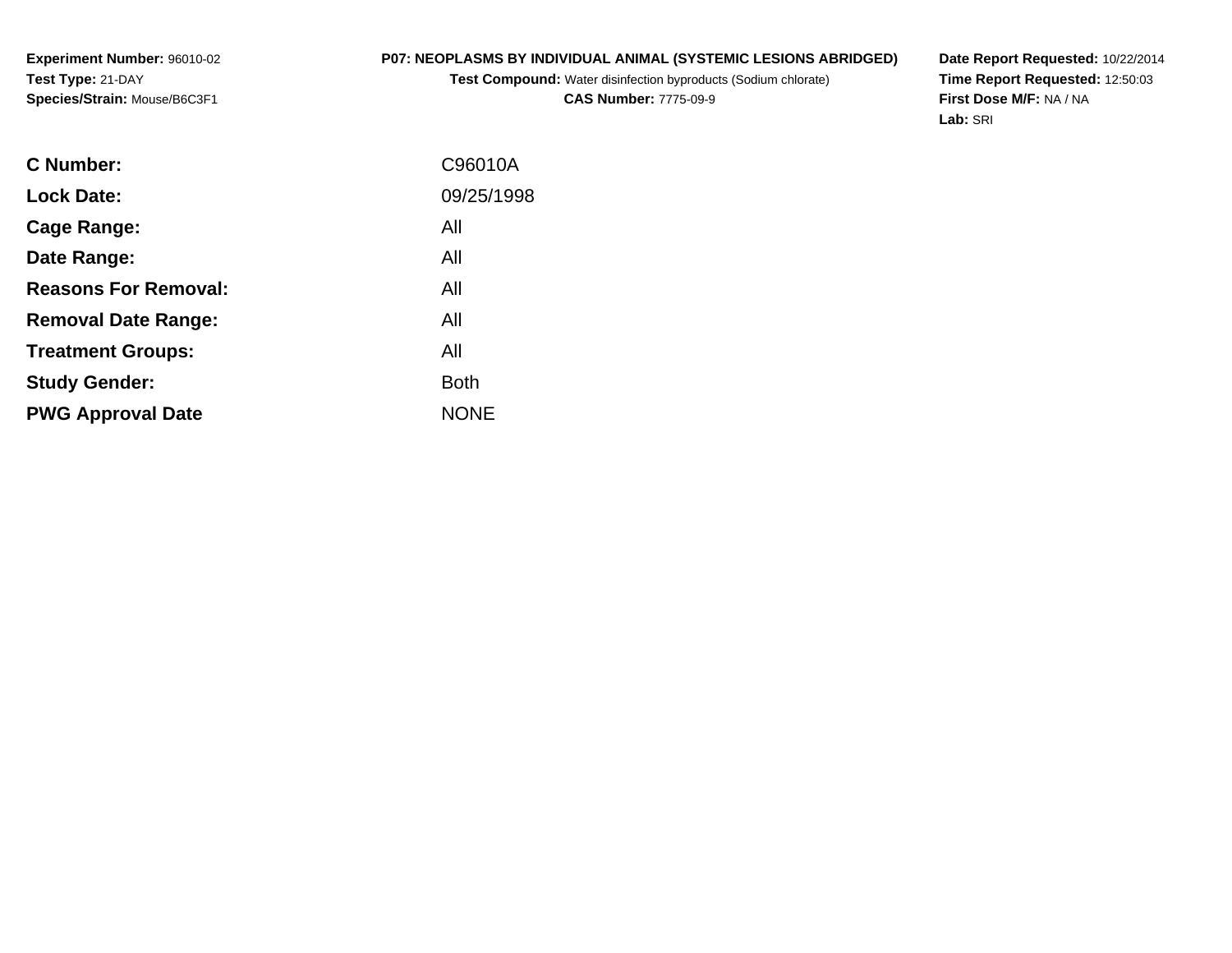**Test Compound:** Water disinfection byproducts (Sodium chlorate)

**CAS Number:** 7775-09-9

**Date Report Requested:** 10/22/2014**Time Report Requested:** 12:50:03**First Dose M/F:** NA / NA**Lab:** SRI

| DAY ON TEST | $\boldsymbol{\theta}$ | 0                                                                           | 0                                                                                                              | 0                                                                         | 0                                               | 0                                                                         | $\boldsymbol{\theta}$                                               | 0                                                                                                                           | 0                                                                                                       | 0                                                                                                     |                                                                                         |
|-------------|-----------------------|-----------------------------------------------------------------------------|----------------------------------------------------------------------------------------------------------------|---------------------------------------------------------------------------|-------------------------------------------------|---------------------------------------------------------------------------|---------------------------------------------------------------------|-----------------------------------------------------------------------------------------------------------------------------|---------------------------------------------------------------------------------------------------------|-------------------------------------------------------------------------------------------------------|-----------------------------------------------------------------------------------------|
|             | 0                     |                                                                             |                                                                                                                |                                                                           |                                                 |                                                                           |                                                                     |                                                                                                                             |                                                                                                         |                                                                                                       |                                                                                         |
|             |                       |                                                                             |                                                                                                                |                                                                           |                                                 |                                                                           |                                                                     |                                                                                                                             |                                                                                                         |                                                                                                       |                                                                                         |
|             | $\overline{0}$        | $\mathbf 0$                                                                 | $\overline{0}$                                                                                                 | $\overline{0}$                                                            | $\overline{0}$                                  | $\overline{0}$                                                            | $\overline{0}$                                                      | $\overline{0}$                                                                                                              | $\overline{0}$                                                                                          | $\overline{0}$                                                                                        |                                                                                         |
|             |                       |                                                                             |                                                                                                                |                                                                           |                                                 |                                                                           |                                                                     |                                                                                                                             |                                                                                                         |                                                                                                       |                                                                                         |
|             | 0                     | 0                                                                           | $\mathbf 0$                                                                                                    | 0                                                                         | 0                                               | 0                                                                         | $\pmb{0}$                                                           | 0                                                                                                                           | $\mathbf 0$                                                                                             | 1                                                                                                     |                                                                                         |
|             |                       |                                                                             |                                                                                                                |                                                                           |                                                 |                                                                           |                                                                     |                                                                                                                             |                                                                                                         |                                                                                                       | <i><b>*TOTALS</b></i>                                                                   |
|             |                       |                                                                             |                                                                                                                |                                                                           |                                                 |                                                                           |                                                                     |                                                                                                                             |                                                                                                         |                                                                                                       |                                                                                         |
|             | $\ddot{}$             | +                                                                           | +                                                                                                              | +                                                                         | +                                               | +                                                                         | +                                                                   | +                                                                                                                           | ٠                                                                                                       | +                                                                                                     | 10                                                                                      |
|             | M                     | $\ddot{}$                                                                   | +                                                                                                              | $\pm$                                                                     | +                                               | $\ddot{}$                                                                 | +                                                                   | $\ddot{}$                                                                                                                   | $\ddot{}$                                                                                               | +                                                                                                     | 9                                                                                       |
|             | $\ddot{}$             | $\ddot{}$                                                                   | $\ddot{}$                                                                                                      | $\ddot{}$                                                                 | +                                               | $\ddot{}$                                                                 | $\ddot{}$                                                           | $\ddot{}$                                                                                                                   | $\ddot{}$                                                                                               | $\ddot{}$                                                                                             | 10                                                                                      |
|             | +                     | +                                                                           | $\ddot{}$                                                                                                      | +                                                                         | +                                               | $\ddot{}$                                                                 | $\ddot{}$                                                           | $\ddot{}$                                                                                                                   | $\ddot{}$                                                                                               | $\ddot{}$                                                                                             | 10                                                                                      |
|             | $\ddot{}$             | $\ddot{}$                                                                   | $\ddot{}$                                                                                                      | $\ddot{}$                                                                 | $\ddot{}$                                       | $\ddot{}$                                                                 | $+$                                                                 | $+$                                                                                                                         | $\ddot{}$                                                                                               | +                                                                                                     | 10                                                                                      |
|             | +                     | $\ddot{}$                                                                   | $\ddot{}$                                                                                                      | $\ddot{}$                                                                 | +                                               | $\ddot{}$                                                                 | $\ddot{}$                                                           | $\ddot{}$                                                                                                                   | $+$                                                                                                     | $\ddot{}$                                                                                             | 10                                                                                      |
|             | +                     | +                                                                           | $\pm$                                                                                                          | $\pm$                                                                     | $\ddot{}$                                       | +                                                                         | $\ddot{}$                                                           | $\ddot{}$                                                                                                                   | $\pm$                                                                                                   | +                                                                                                     | 10                                                                                      |
|             | +                     | $\ddot{}$                                                                   | $\ddot{}$                                                                                                      | $\ddot{}$                                                                 | +                                               | $\ddot{}$                                                                 | $\ddot{}$                                                           | $\ddot{}$                                                                                                                   | $\ddot{}$                                                                                               | $\ddot{}$                                                                                             | 10                                                                                      |
|             | +                     | +                                                                           | +                                                                                                              | $\pm$                                                                     | +                                               | $\ddot{}$                                                                 | $\ddot{}$                                                           | $\ddot{}$                                                                                                                   | $\ddot{}$                                                                                               | +                                                                                                     | 10                                                                                      |
|             | +                     | $\ddot{}$                                                                   | $\ddot{}$                                                                                                      | +                                                                         | $\ddot{}$                                       | $\ddot{}$                                                                 | $\ddot{}$                                                           | $\ddot{}$                                                                                                                   | $\ddot{}$                                                                                               | $\ddot{}$                                                                                             | 10                                                                                      |
|             | +                     | $\ddot{}$                                                                   | +                                                                                                              | +                                                                         | +                                               | $\ddot{}$                                                                 | $\ddot{}$                                                           | $\ddot{}$                                                                                                                   | +                                                                                                       | +                                                                                                     | 10                                                                                      |
|             | +                     | $\ddot{}$                                                                   | $\ddot{}$                                                                                                      | $\ddot{}$                                                                 | $\ddot{}$                                       | $\ddot{}$                                                                 | $+$                                                                 | $\ddot{}$                                                                                                                   | $+$                                                                                                     | $\ddot{}$                                                                                             | 10                                                                                      |
|             | $\ddot{}$             | $\ddot{}$                                                                   | $\ddot{}$                                                                                                      | $\ddot{}$                                                                 | $\ddot{}$                                       | $\ddot{}$                                                                 | $\ddot{}$                                                           | $\ddot{}$                                                                                                                   | $\ddot{}$                                                                                               | +                                                                                                     | 10                                                                                      |
|             |                       |                                                                             |                                                                                                                |                                                                           |                                                 |                                                                           |                                                                     |                                                                                                                             |                                                                                                         |                                                                                                       |                                                                                         |
|             | +                     | +                                                                           | +                                                                                                              | +                                                                         | +                                               | +                                                                         |                                                                     | +                                                                                                                           | +                                                                                                       | +                                                                                                     | 10                                                                                      |
|             | $+$                   | $\ddot{}$                                                                   | $\ddot{}$                                                                                                      | $\ddot{}$                                                                 | $\ddot{}$                                       | $\ddot{}$                                                                 | $\ddot{}$                                                           | $\ddot{}$                                                                                                                   | +                                                                                                       | +                                                                                                     | 10                                                                                      |
|             |                       |                                                                             |                                                                                                                |                                                                           |                                                 |                                                                           |                                                                     |                                                                                                                             |                                                                                                         |                                                                                                       |                                                                                         |
|             | +                     | +                                                                           | +                                                                                                              |                                                                           |                                                 | +                                                                         |                                                                     |                                                                                                                             | ٠                                                                                                       | +                                                                                                     | 10                                                                                      |
|             | +                     | ٠                                                                           | +                                                                                                              | +                                                                         | +                                               | +                                                                         | $\ddot{}$                                                           | $\ddot{}$                                                                                                                   | +                                                                                                       | +                                                                                                     | 10                                                                                      |
|             | $\pm$                 | +                                                                           | M                                                                                                              | $\ddot{}$                                                                 | $\ddot{}$                                       | $\ddot{}$                                                                 | M                                                                   | $\ddot{}$                                                                                                                   | +                                                                                                       | +                                                                                                     | 8                                                                                       |
|             | <b>ANIMAL ID</b>      | $\overline{\mathbf{c}}$<br>$\overline{\mathbf{c}}$<br>$\mathbf 0$<br>0<br>1 | $\boldsymbol{\theta}$<br>$\boldsymbol{2}$<br>$\overline{\mathbf{c}}$<br>$\Omega$<br>$\Omega$<br>$\overline{2}$ | $\boldsymbol{\theta}$<br>$\frac{2}{2}$<br>$\mathbf 0$<br>$\mathbf 0$<br>3 | 0<br>$\frac{2}{2}$<br>$\Omega$<br>$\Omega$<br>4 | $\boldsymbol{\theta}$<br>$\frac{2}{2}$<br>$\mathbf 0$<br>$\mathbf 0$<br>5 | $\boldsymbol{\theta}$<br>$\frac{2}{2}$<br>$\Omega$<br>$\Omega$<br>6 | $\boldsymbol{\theta}$<br>$\overline{\mathbf{c}}$<br>$\overline{\mathbf{c}}$<br>$\mathbf 0$<br>$\mathbf 0$<br>$\overline{7}$ | $\boldsymbol{\theta}$<br>$\boldsymbol{2}$<br>$\overline{\mathbf{c}}$<br>$\mathbf 0$<br>$\mathbf 0$<br>8 | $\boldsymbol{\theta}$<br>$\overline{\mathbf{c}}$<br>$\overline{c}$<br>$\mathbf 0$<br>$\mathbf 0$<br>9 | $\theta$<br>$\boldsymbol{2}$<br>$\boldsymbol{2}$<br>$\Omega$<br>$\Omega$<br>$\mathbf 0$ |

\* ..Total animals with tissue examined microscopically; Total animals with tumor **M** . Missing tissue M ..Missing tissue

+ ..Tissue examined microscopically

I ..Insufficient tissue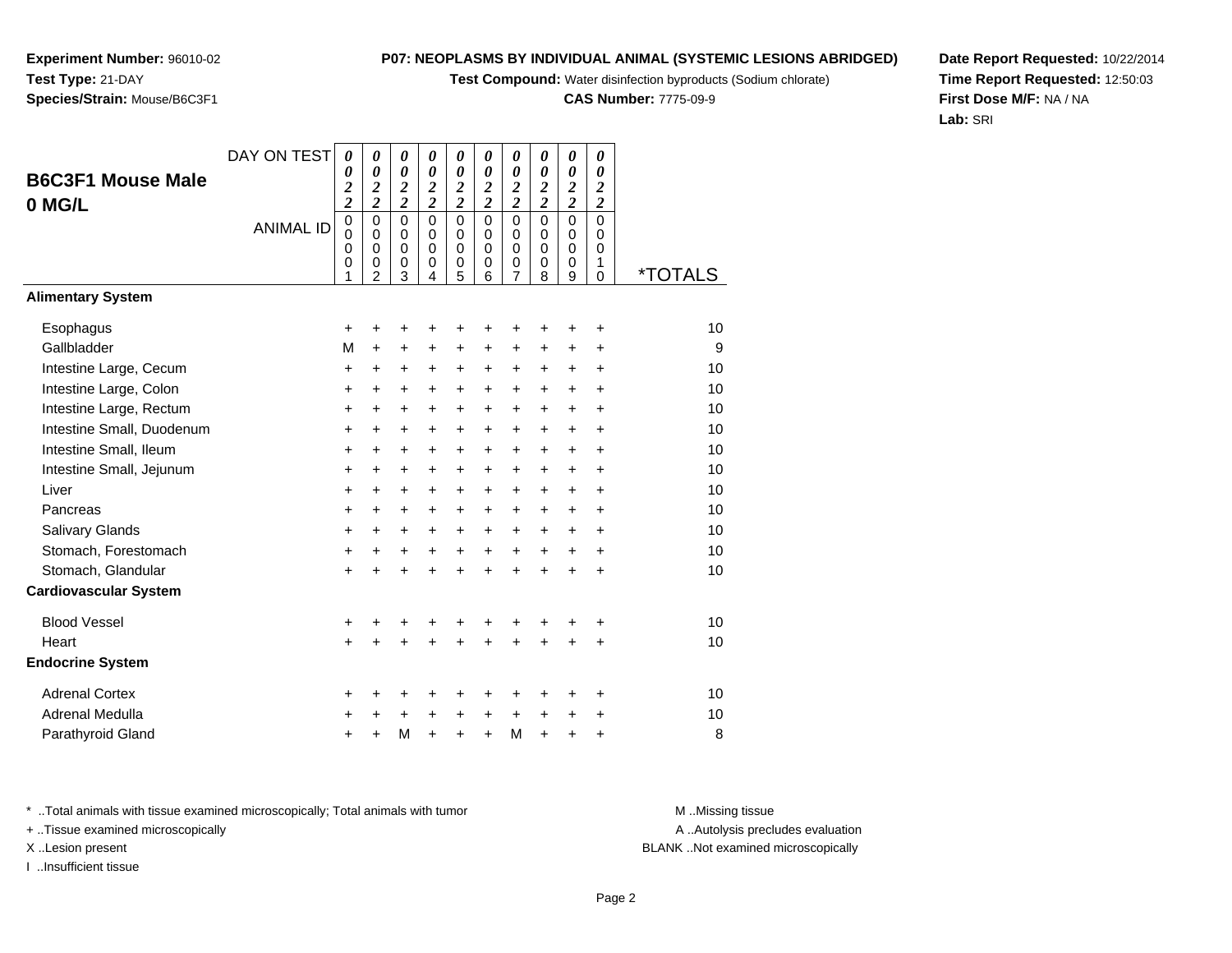**Test Compound:** Water disinfection byproducts (Sodium chlorate)

**CAS Number:** 7775-09-9

0 \*TOTALS

**Date Report Requested:** 10/22/2014**Time Report Requested:** 12:50:03**First Dose M/F:** NA / NA**Lab:** SRI

Page 3

A .. Autolysis precludes evaluation

\* ..Total animals with tissue examined microscopically; Total animals with tumor **M** ..Missing tissue M ..Missing tissue

DAY ON TEST

*0*

*0*

0<br>0<br>0<br>0<br>9

0<br>0<br>0<br>0<br>8

*0 2 2*

0<br>0<br>6<br>6

0<br>0<br>0<br>5<br>5

0<br>0<br>0<br>4

0<br>0<br>0<br>3<br>3

*0 2 2*

0<br>0<br>0<br>0<br>2

0<br>0<br>0<br>0<br>1

ANIMAL ID

+ ..Tissue examined microscopically

I ..Insufficient tissue

| <b>Pituitary Gland</b>      | M         | +         | ٠         | ÷         | ÷         | $\pm$     | M         | $\ddot{}$ | ÷         | ÷         | 8  |
|-----------------------------|-----------|-----------|-----------|-----------|-----------|-----------|-----------|-----------|-----------|-----------|----|
| <b>Thyroid Gland</b>        | $\ddot{}$ | $\pm$     | $\ddot{}$ | $\ddot{}$ | $\ddot{}$ | $\ddot{}$ | $\ddot{}$ | $+$       | $\ddot{}$ | $\ddot{}$ | 10 |
| <b>General Body System</b>  |           |           |           |           |           |           |           |           |           |           |    |
| <b>NONE</b>                 |           |           |           |           |           |           |           |           |           |           |    |
| <b>Genital System</b>       |           |           |           |           |           |           |           |           |           |           |    |
| Epididymis                  | $\ddot{}$ | +         | +         | +         | +         | ٠         | ٠         | ÷         | +         | ÷         | 10 |
| <b>Preputial Gland</b>      | $\ddot{}$ | $+$       | $\ddot{}$ | $+$       | $\ddot{}$ | $+$       | $\ddot{}$ | $\ddot{}$ | $\ddot{}$ | $\ddot{}$ | 10 |
| Prostate                    | $\ddot{}$ | $\ddot{}$ | $\ddot{}$ | $\ddot{}$ | $\ddot{}$ | $\ddot{}$ | $\ddot{}$ | $\ddot{}$ | $\ddot{}$ | $\ddot{}$ | 10 |
| <b>Seminal Vesicle</b>      | $\ddot{}$ | $\ddot{}$ | $\ddot{}$ | $\ddot{}$ | $\ddot{}$ | $\ddot{}$ | $\ddot{}$ | $\ddot{}$ | $\ddot{}$ | $\ddot{}$ | 10 |
| <b>Testes</b>               | +         | $\pm$     | +         | $\ddot{}$ | $\ddot{}$ | $\ddot{}$ | $\ddot{}$ | $\ddot{}$ | $\ddot{}$ | $\ddot{}$ | 10 |
| <b>Hematopoietic System</b> |           |           |           |           |           |           |           |           |           |           |    |
| <b>Bone Marrow</b>          | $\ddot{}$ | +         | +         | +         | +         | +         | +         | ٠         | $\ddot{}$ | ٠         | 10 |
| Lymph Node, Mandibular      | $\ddot{}$ | $\ddot{}$ | $\ddot{}$ | $\ddot{}$ | $\ddot{}$ | $\ddot{}$ | $\ddot{}$ | $\ddot{}$ | $\ddot{}$ | +         | 10 |
| Lymph Node, Mesenteric      | $\ddot{}$ | $+$       | $\ddot{}$ | $\ddot{}$ | $\ddot{}$ | $\ddot{}$ | $\ddot{}$ | $\ddot{}$ | $\ddot{}$ | $\ddot{}$ | 10 |
| Spleen                      | +         | $\ddot{}$ | $\ddot{}$ | $\ddot{}$ | $\ddot{}$ | $\ddot{}$ | $\ddot{}$ | $\ddot{}$ | $\ddot{}$ | $\ddot{}$ | 10 |
| Thymus                      | $\ddot{}$ | +         | +         | +         | $\ddot{}$ | $\ddot{}$ | +         | +         | +         | +         | 10 |
| Integumentary System        |           |           |           |           |           |           |           |           |           |           |    |
| <b>Mammary Gland</b>        | М         | М         | М         | М         | М         | M         | M         | M         | M         | M         | 0  |
| Skin                        | $\ddot{}$ | +         | +         | +         | $\ddot{}$ | $\pm$     | +         | $\ddot{}$ | +         | $\ddot{}$ | 10 |
| Musculoskeletal System      |           |           |           |           |           |           |           |           |           |           |    |

## **Experiment Number:** 96010-02**Test Type:** 21-DAY**Species/Strain:** Mouse/B6C3F1

**B6C3F1 Mouse Male**

**0 MG/L**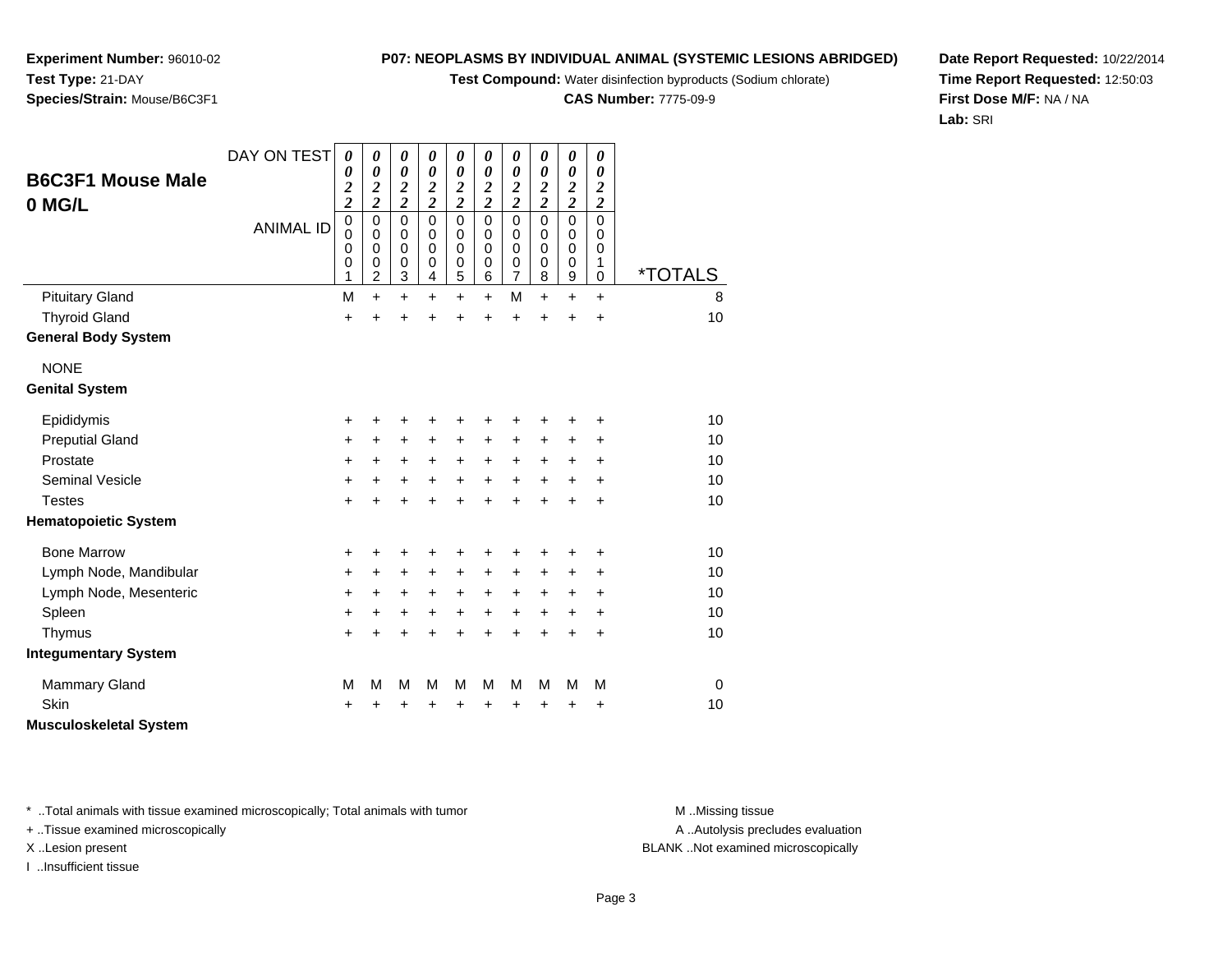**Test Compound:** Water disinfection byproducts (Sodium chlorate)

**CAS Number:** 7775-09-9

**Date Report Requested:** 10/22/2014**Time Report Requested:** 12:50:03**First Dose M/F:** NA / NA**Lab:** SRI

+ ..Tissue examined microscopically

I ..Insufficient tissue

A ..Autolysis precludes evaluation X ..Lesion present BLANK ..Not examined microscopically

| Test Type: 21-DAY            |
|------------------------------|
| Species/Strain: Mouse/B6C3F1 |
|                              |
|                              |

DAY ON TEST

*0*

*0*

*0 2 2*

*0*

*0*

*0*

*0 2 2*

*0*

0 0

*0 2 2*

0 0

0 0

0 0

*0 2 2*

0 0

*0 2 2*

0 0

0 0

0 0

0 0

*0 2 2*

0 0

ANIMAL ID

|                              | 0         | 0                | 0                | 0                | 0                | 0                | 0                | 0                | 0                | 0         |                       |
|------------------------------|-----------|------------------|------------------|------------------|------------------|------------------|------------------|------------------|------------------|-----------|-----------------------|
|                              | 0<br>1    | $\mathsf 0$<br>2 | $\mathbf 0$<br>3 | $\mathbf 0$<br>4 | $\mathbf 0$<br>5 | $\mathbf 0$<br>6 | $\mathbf 0$<br>7 | $\mathbf 0$<br>8 | $\mathbf 0$<br>9 | 1<br>0    | <i><b>*TOTALS</b></i> |
| <b>Bone</b>                  | $+$       | $\ddot{}$        | $\ddot{}$        | +                | $\ddot{}$        | $\ddot{}$        | $\ddot{}$        | $\ddot{}$        | $\ddot{}$        | $\ddot{}$ | 10                    |
| <b>Nervous System</b>        |           |                  |                  |                  |                  |                  |                  |                  |                  |           |                       |
| <b>Brain</b>                 | $\ddot{}$ |                  | +                | +                |                  | $\ddot{}$        |                  | +                | ٠                | +         | 10                    |
| <b>Respiratory System</b>    |           |                  |                  |                  |                  |                  |                  |                  |                  |           |                       |
| Lung                         | $+$       | ٠                | ٠                | +                | ٠                | ٠                | ٠                | ٠                | ٠                | ÷         | 10                    |
| Nose                         | $+$       | $+$              | $+$              | $+$              | $+$              | $\ddot{}$        | $+$              | $\ddot{}$        | $\pm$            | $\ddot{}$ | 10                    |
| Trachea                      | $\ddot{}$ | $\ddot{}$        | $\ddot{}$        | $\ddot{}$        | $\ddot{}$        | $\ddot{}$        | $\ddot{}$        | $\ddot{}$        | $\ddot{}$        | +         | 10                    |
| <b>Special Senses System</b> |           |                  |                  |                  |                  |                  |                  |                  |                  |           |                       |
| <b>NONE</b>                  |           |                  |                  |                  |                  |                  |                  |                  |                  |           |                       |
| <b>Urinary System</b>        |           |                  |                  |                  |                  |                  |                  |                  |                  |           |                       |
| Kidney                       | $\ddot{}$ |                  | +                | +                | +                | ÷                | ٠                |                  | ٠                | $\ddot{}$ | 10                    |
| <b>Urinary Bladder</b>       | $+$       | $\ddot{}$        | $\ddot{}$        | $\ddot{}$        | $\ddot{}$        | $\ddot{}$        | $\ddot{}$        | $\ddot{}$        | $\ddot{}$        | $\ddot{}$ | 10                    |
| <b>SYSTEMIC LESIONS</b>      |           |                  |                  |                  |                  |                  |                  |                  |                  |           |                       |
| Multiple Organ               | $\pm$     |                  |                  |                  |                  |                  |                  |                  |                  | +         | 10                    |

**Experiment Number:** 96010-02

**B6C3F1 Mouse Male**

**0 MG/L**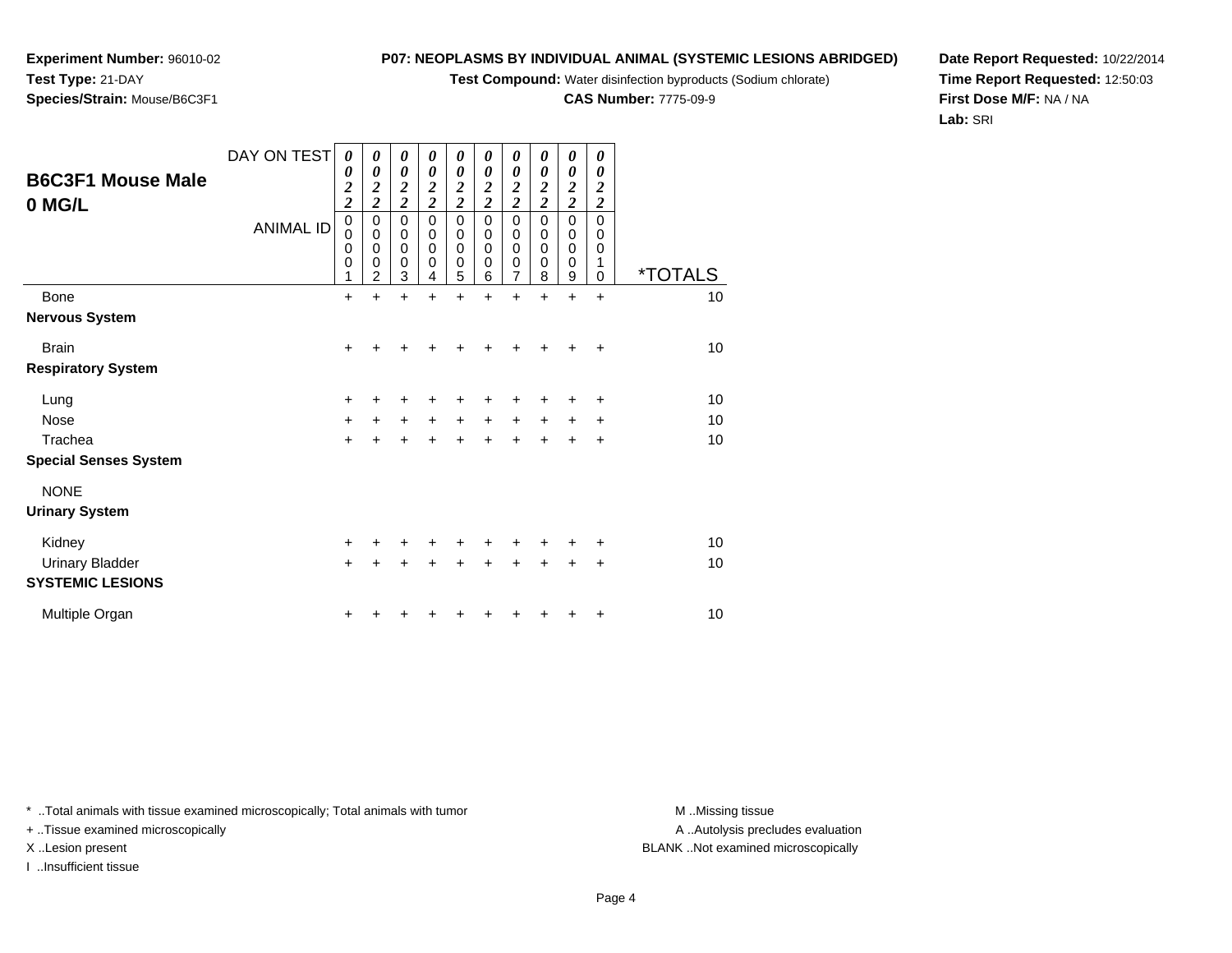#### **P07: NEOPLASMS BY INDIVIDUAL ANIMAL (SYSTEMIC LESIONS ABRIDGED)**

**Test Compound:** Water disinfection byproducts (Sodium chlorate)**CAS Number:** 7775-09-9

**Date Report Requested:** 10/22/2014**Time Report Requested:** 12:50:03**First Dose M/F:** NA / NA**Lab:** SRI

## **B6C3F1 Mouse Male125 MG/L**

| ANIMAL ID |  |
|-----------|--|
|-----------|--|

\*TOTALS

**Alimentary System**

NONE

**Cardiovascular System**

NONE

**Endocrine System**

NONE

#### **General Body System**

NONE

**Genital System**

NONE

**Hematopoietic System**

NONE

**Integumentary System**

NONE

**Musculoskeletal System**

NONE

**Nervous System**

NONE

\* ..Total animals with tissue examined microscopically; Total animals with tumor **M** ..Missing tissue M ..Missing tissue

+ ..Tissue examined microscopically

I ..Insufficient tissue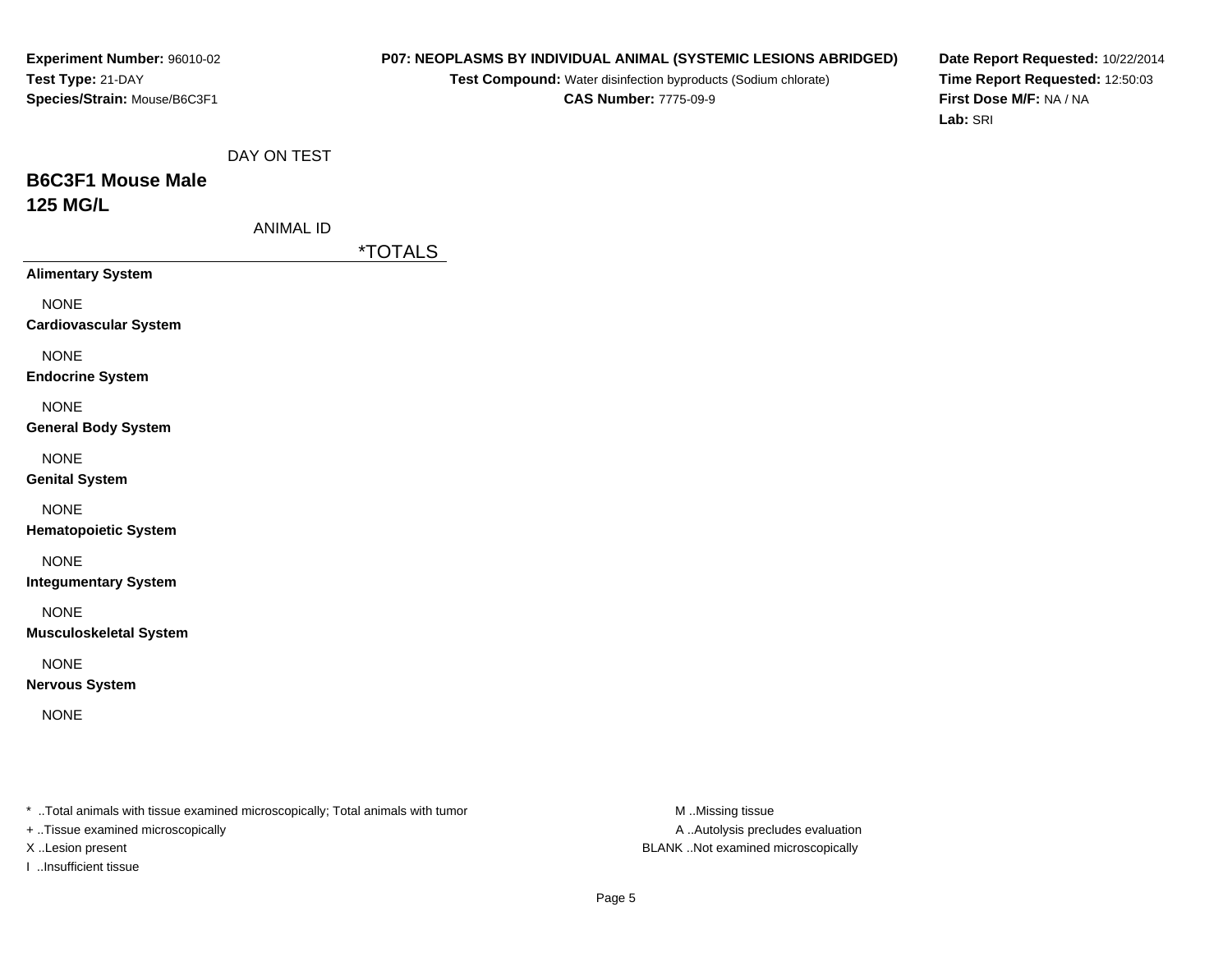## **P07: NEOPLASMS BY INDIVIDUAL ANIMAL (SYSTEMIC LESIONS ABRIDGED)**

**Test Compound:** Water disinfection byproducts (Sodium chlorate)**CAS Number:** 7775-09-9

**Date Report Requested:** 10/22/2014**Time Report Requested:** 12:50:03**First Dose M/F:** NA / NA**Lab:** SRI

## **B6C3F1 Mouse Male125 MG/L**

ANIMAL ID

\*TOTALS

**Respiratory System**

NONE

**Special Senses System**

NONE

**Urinary System**

## NONE

#### **SYSTEMIC LESIONS**

Multiple Organ

 $\mathbf n$  0

\* ..Total animals with tissue examined microscopically; Total animals with tumor **M** ...Missing tissue M ...Missing tissue

+ ..Tissue examined microscopically

I ..Insufficient tissue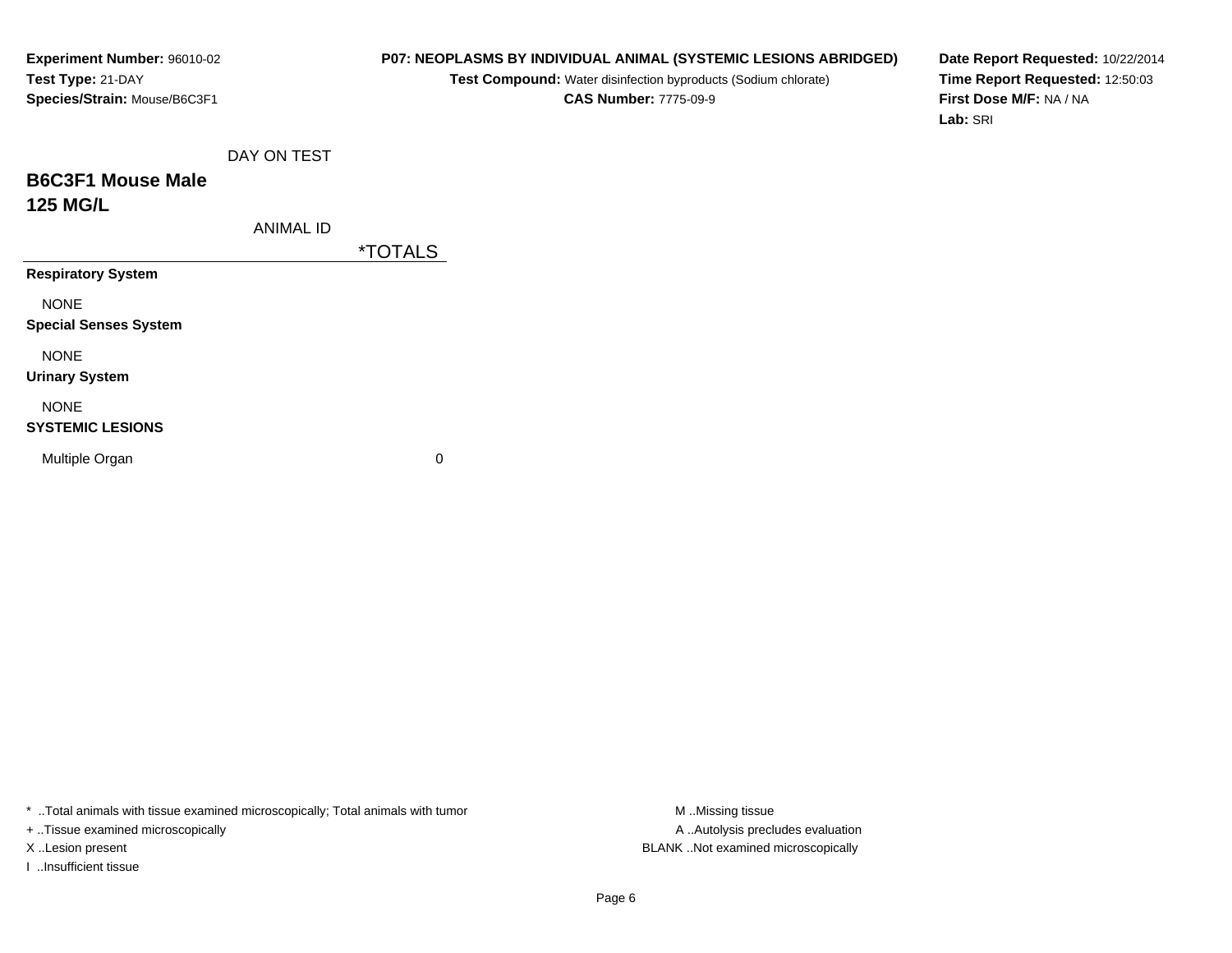#### **P07: NEOPLASMS BY INDIVIDUAL ANIMAL (SYSTEMIC LESIONS ABRIDGED)**

**Test Compound:** Water disinfection byproducts (Sodium chlorate)**CAS Number:** 7775-09-9

**Date Report Requested:** 10/22/2014**Time Report Requested:** 12:50:03**First Dose M/F:** NA / NA**Lab:** SRI

## **B6C3F1 Mouse Male250 MG/L**

| ANIMAL ID |  |
|-----------|--|
|-----------|--|

\*TOTALS

**Alimentary System**

NONE

**Cardiovascular System**

NONE

**Endocrine System**

NONE

#### **General Body System**

NONE

**Genital System**

NONE

**Hematopoietic System**

NONE

**Integumentary System**

NONE

**Musculoskeletal System**

NONE

**Nervous System**

NONE

\* ..Total animals with tissue examined microscopically; Total animals with tumor **M** ..Missing tissue M ..Missing tissue

+ ..Tissue examined microscopically

I ..Insufficient tissue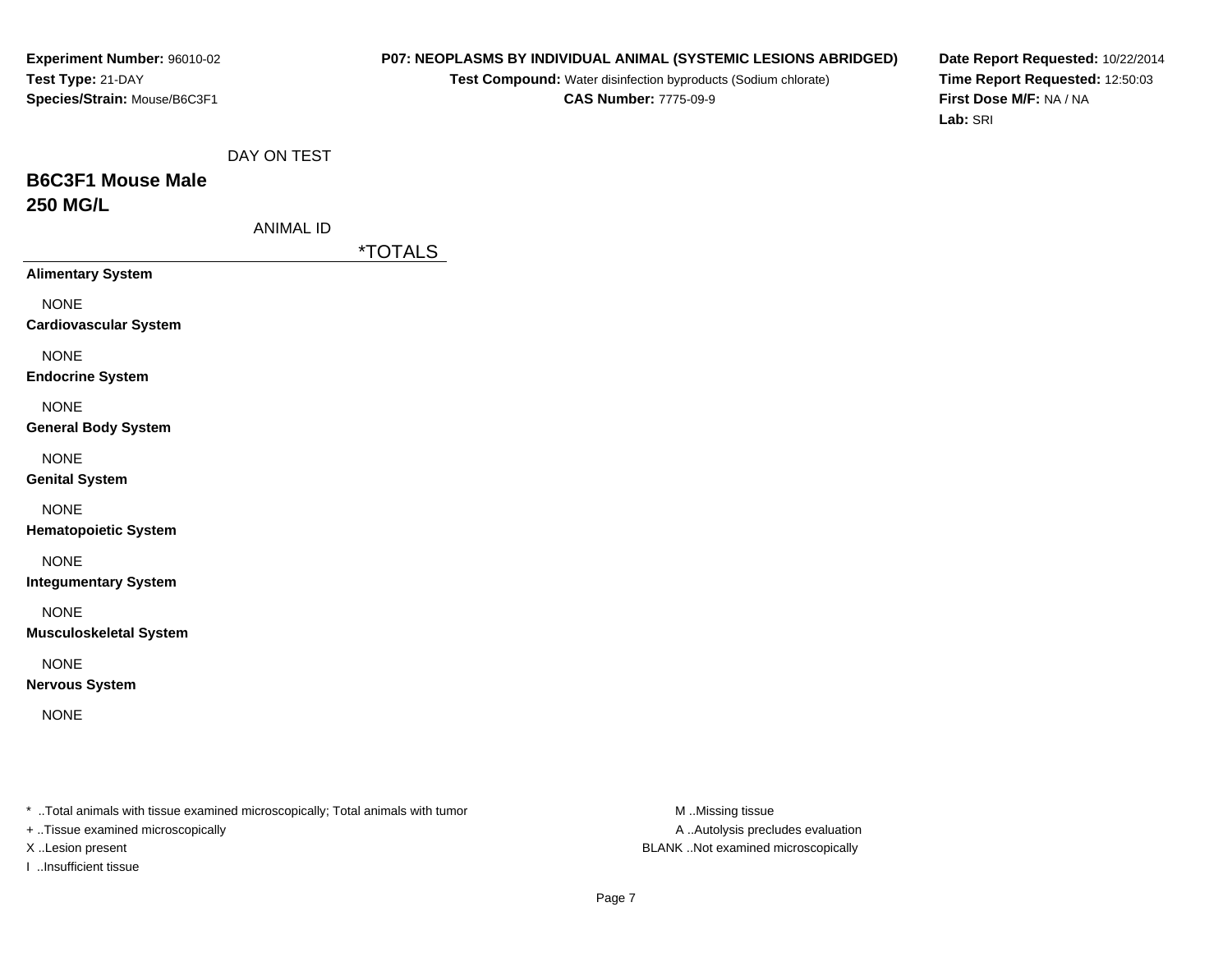## **P07: NEOPLASMS BY INDIVIDUAL ANIMAL (SYSTEMIC LESIONS ABRIDGED)**

**Test Compound:** Water disinfection byproducts (Sodium chlorate)**CAS Number:** 7775-09-9

**Date Report Requested:** 10/22/2014**Time Report Requested:** 12:50:03**First Dose M/F:** NA / NA**Lab:** SRI

## **B6C3F1 Mouse Male250 MG/L**

ANIMAL ID

\*TOTALS

**Respiratory System**

NONE

**Special Senses System**

NONE

**Urinary System**

## NONE

#### **SYSTEMIC LESIONS**

Multiple Organ

 $\mathbf n$  0

\* ..Total animals with tissue examined microscopically; Total animals with tumor **M** ...Missing tissue M ...Missing tissue

+ ..Tissue examined microscopically

I ..Insufficient tissue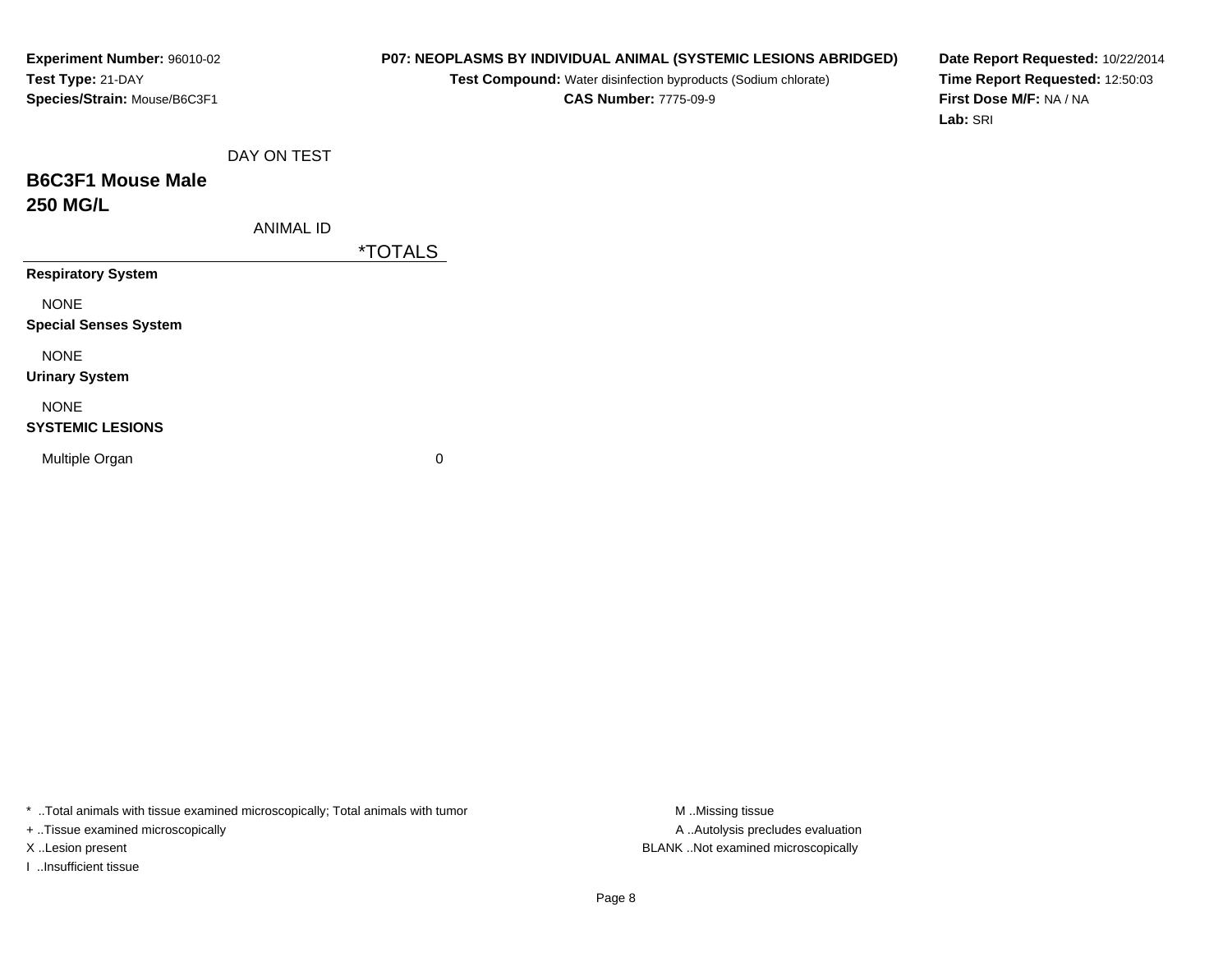#### **P07: NEOPLASMS BY INDIVIDUAL ANIMAL (SYSTEMIC LESIONS ABRIDGED)**

**Test Compound:** Water disinfection byproducts (Sodium chlorate)**CAS Number:** 7775-09-9

**Date Report Requested:** 10/22/2014**Time Report Requested:** 12:50:03**First Dose M/F:** NA / NA**Lab:** SRI

## **B6C3F1 Mouse Male500 MG/L**

\*TOTALS

**Alimentary System**

NONE

**Cardiovascular System**

NONE

**Endocrine System**

NONE

#### **General Body System**

NONE

**Genital System**

NONE

**Hematopoietic System**

NONE

**Integumentary System**

NONE

**Musculoskeletal System**

NONE

**Nervous System**

NONE

\* ..Total animals with tissue examined microscopically; Total animals with tumor **M** ..Missing tissue M ..Missing tissue

+ ..Tissue examined microscopically

I ..Insufficient tissue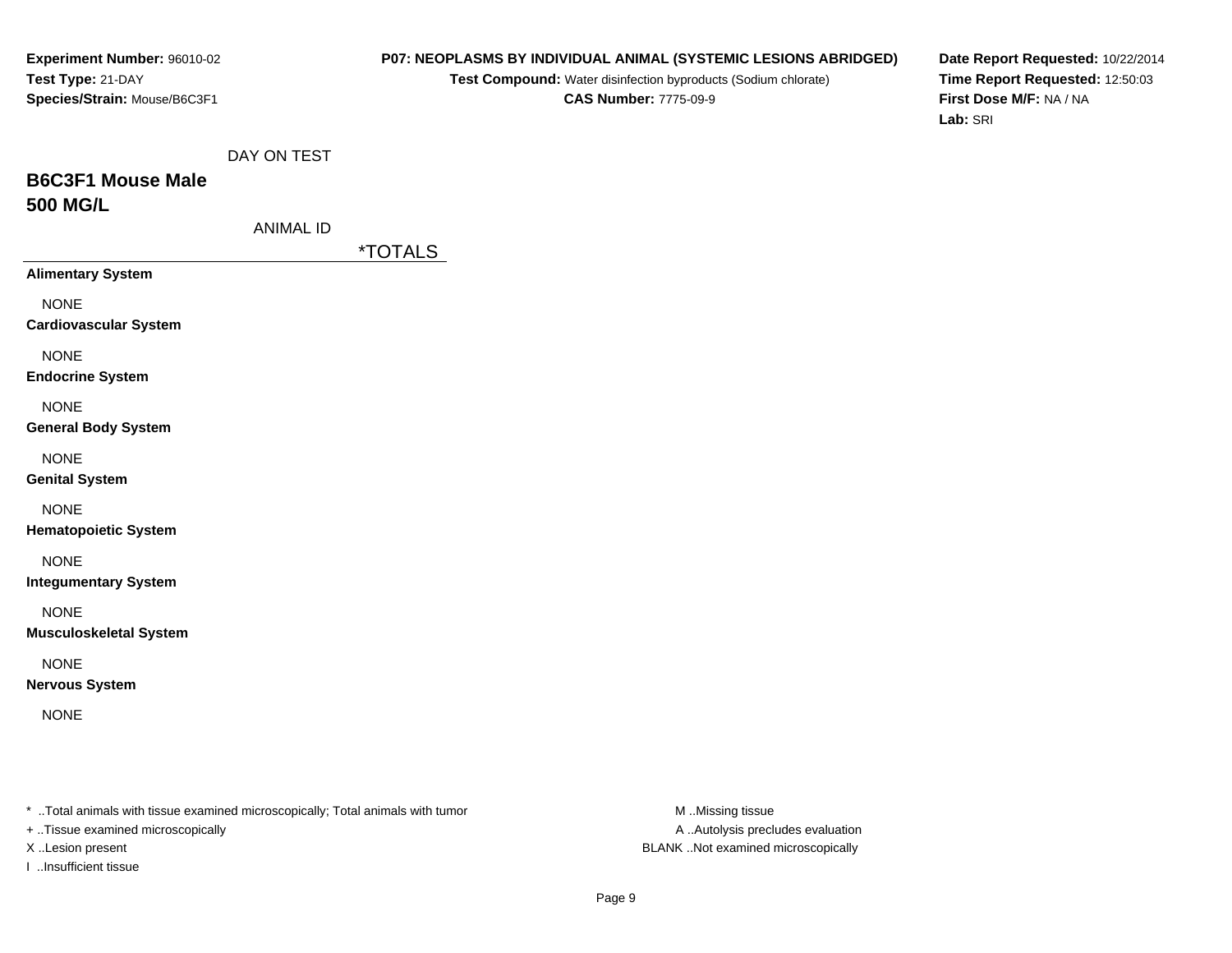## **P07: NEOPLASMS BY INDIVIDUAL ANIMAL (SYSTEMIC LESIONS ABRIDGED)**

**Test Compound:** Water disinfection byproducts (Sodium chlorate)**CAS Number:** 7775-09-9

**Date Report Requested:** 10/22/2014**Time Report Requested:** 12:50:03**First Dose M/F:** NA / NA**Lab:** SRI

## **B6C3F1 Mouse Male500 MG/L**

| ANIMAL ID |  |
|-----------|--|
|-----------|--|

\*TOTALS

**Respiratory System**

NONE

**Special Senses System**

NONE

**Urinary System**

## NONE

#### **SYSTEMIC LESIONS**

Multiple Organ

 $\mathbf n$  0

\* ..Total animals with tissue examined microscopically; Total animals with tumor **M** ...Missing tissue M ...Missing tissue

+ ..Tissue examined microscopically

I ..Insufficient tissue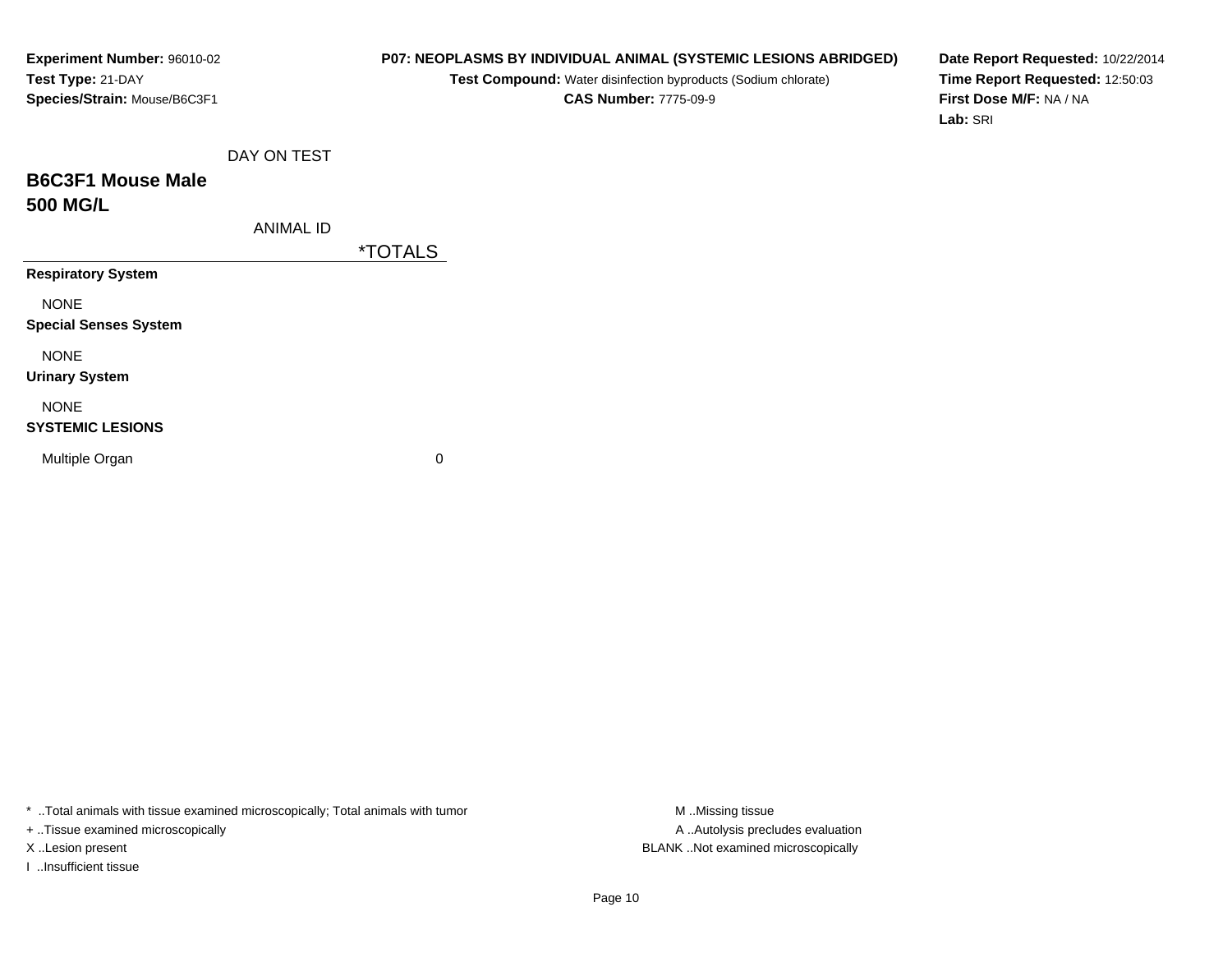## **P07: NEOPLASMS BY INDIVIDUAL ANIMAL (SYSTEMIC LESIONS ABRIDGED)**

**Test Compound:** Water disinfection byproducts (Sodium chlorate)**CAS Number:** 7775-09-9

**Date Report Requested:** 10/22/2014**Time Report Requested:** 12:50:03**First Dose M/F:** NA / NA**Lab:** SRI

| DAY ON TEST |
|-------------|
|             |

## **B6C3F1 Mouse Male1000MG/L**

| ANIMAL ID |  |
|-----------|--|
|           |  |

\*TOTALS

**Alimentary System**

NONE

**Cardiovascular System**

NONE

**Endocrine System**

NONE

#### **General Body System**

NONE

**Genital System**

NONE

**Hematopoietic System**

NONE

**Integumentary System**

NONE

**Musculoskeletal System**

NONE

**Nervous System**

NONE

\* ..Total animals with tissue examined microscopically; Total animals with tumor **M** ..Missing tissue M ..Missing tissue

+ ..Tissue examined microscopically

I ..Insufficient tissue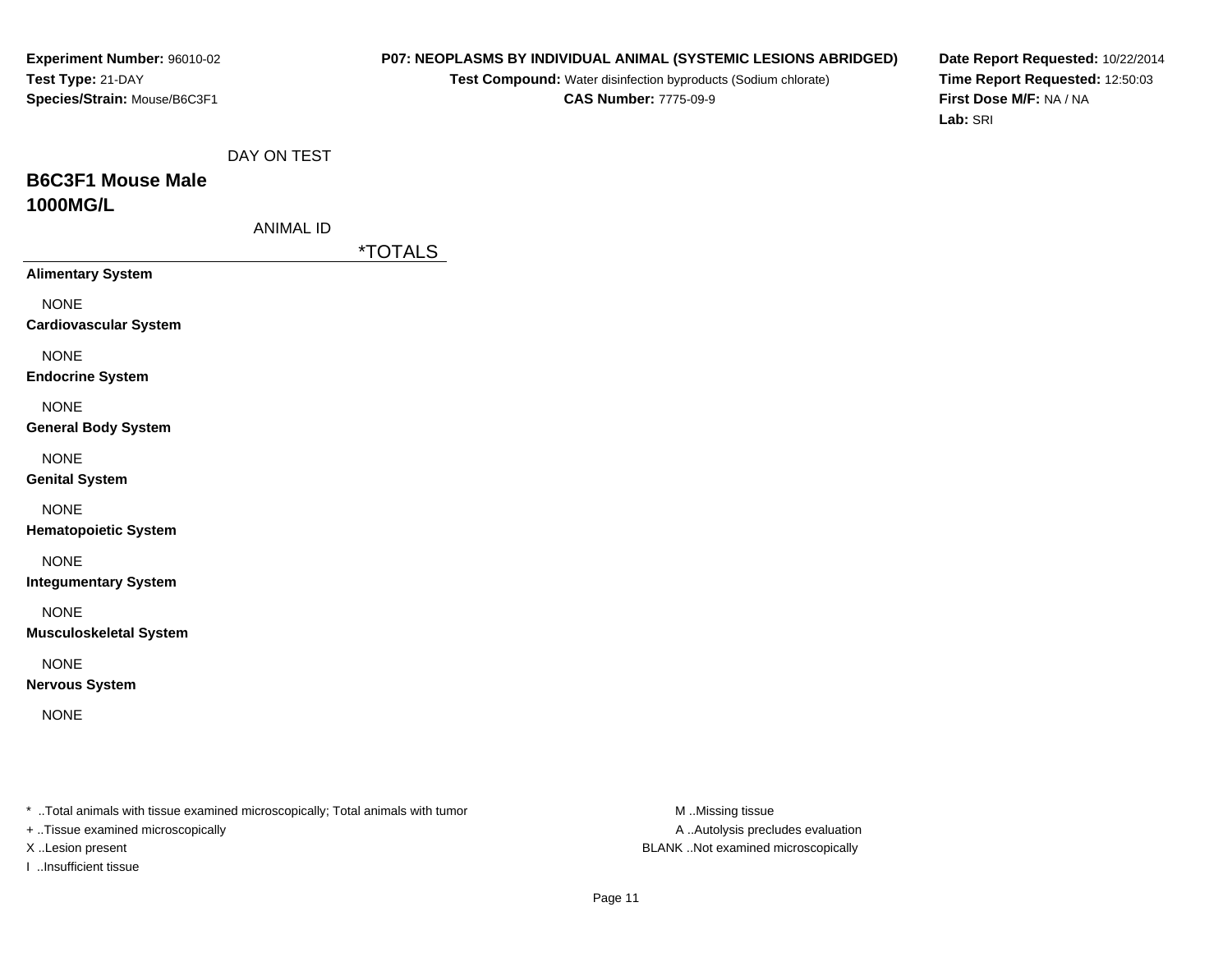## **P07: NEOPLASMS BY INDIVIDUAL ANIMAL (SYSTEMIC LESIONS ABRIDGED)**

**Test Compound:** Water disinfection byproducts (Sodium chlorate)**CAS Number:** 7775-09-9

**Date Report Requested:** 10/22/2014**Time Report Requested:** 12:50:04**First Dose M/F:** NA / NA**Lab:** SRI

|  | DAY ON TEST |
|--|-------------|
|  |             |

## **B6C3F1 Mouse Male1000MG/L**

ANIMAL ID

\*TOTALS

**Respiratory System**

NONE

**Special Senses System**

NONE

**Urinary System**

## NONE

#### **SYSTEMIC LESIONS**

Multiple Organ

 $\mathbf n$  0

\* ..Total animals with tissue examined microscopically; Total animals with tumor **M** ...Missing tissue M ...Missing tissue

+ ..Tissue examined microscopically

I ..Insufficient tissue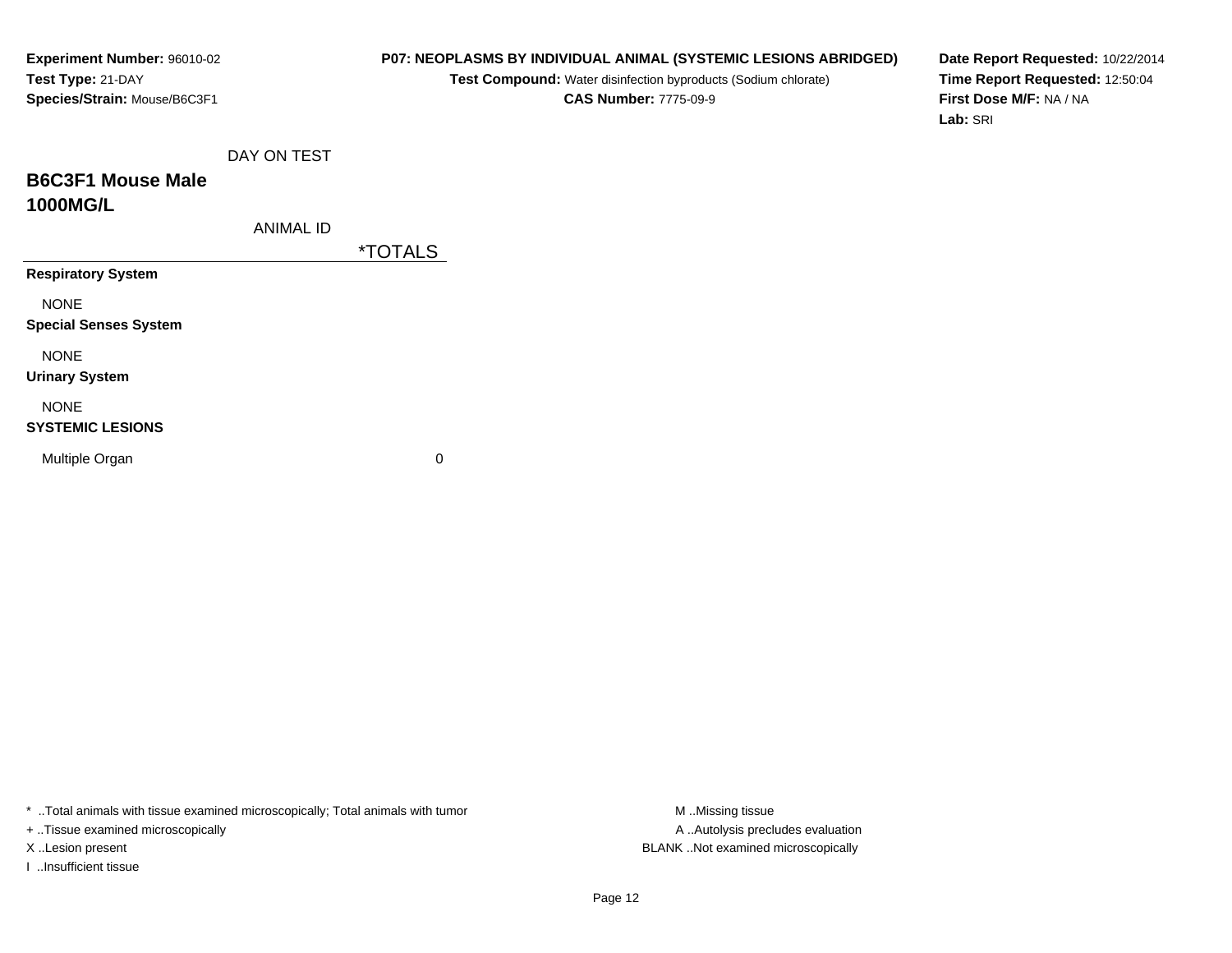**Test Compound:** Water disinfection byproducts (Sodium chlorate)

**CAS Number:** 7775-09-9

**Date Report Requested:** 10/22/2014**Time Report Requested:** 12:50:04**First Dose M/F:** NA / NA**Lab:** SRI

Page 13

A .. Autolysis precludes evaluation

\* ..Total animals with tissue examined microscopically; Total animals with tumor **M** ...Missing tissue M ...Missing tissue

DAY ON TEST

*0 0 2*

*0 0 2*

*0 0 2*

*0 0 2*

*0 0 2*

*0 0 2*

*0 0 2*

*0 0 2*

*0 0 2*

*0 0 2*

+ ..Tissue examined microscopically

X ..Lesion present BLANK ..Not examined microscopically

I ..Insufficient tissue

| <b>2000MG/L</b>              |                  | $\overline{\mathbf{c}}$    | $\overline{\mathbf{c}}$                                         | $\overline{\mathbf{c}}$                             | $\overline{\mathbf{c}}$                             | $\overline{\mathbf{c}}$                   | $\overline{\mathbf{c}}$                             | $\overline{\mathbf{c}}$                                           | $\overline{\mathbf{c}}$                             | $\overline{\mathbf{c}}$                           | $\boldsymbol{2}$                |                       |
|------------------------------|------------------|----------------------------|-----------------------------------------------------------------|-----------------------------------------------------|-----------------------------------------------------|-------------------------------------------|-----------------------------------------------------|-------------------------------------------------------------------|-----------------------------------------------------|---------------------------------------------------|---------------------------------|-----------------------|
|                              | <b>ANIMAL ID</b> | $\mathsf 0$<br>0<br>0<br>5 | $\mathsf 0$<br>$\mathbf 0$<br>$\mathbf 0$<br>5<br>$\mathcal{P}$ | $\mathbf 0$<br>$\mathbf 0$<br>$\mathbf 0$<br>5<br>3 | $\mathbf 0$<br>$\mathbf 0$<br>$\mathbf 0$<br>5<br>4 | $\mathbf 0$<br>$\mathbf 0$<br>0<br>5<br>5 | $\mathsf 0$<br>$\mathbf 0$<br>$\mathbf 0$<br>5<br>6 | $\mathbf 0$<br>0<br>$\pmb{0}$<br>$\overline{5}$<br>$\overline{7}$ | $\mathbf 0$<br>$\mathbf 0$<br>$\mathbf 0$<br>5<br>8 | $\mathbf 0$<br>$\mathbf 0$<br>$\pmb{0}$<br>5<br>9 | 0<br>0<br>0<br>6<br>$\mathbf 0$ | <i><b>*TOTALS</b></i> |
| <b>Alimentary System</b>     |                  |                            |                                                                 |                                                     |                                                     |                                           |                                                     |                                                                   |                                                     |                                                   |                                 |                       |
| Esophagus                    |                  | ÷                          | ٠                                                               | +                                                   |                                                     |                                           | +                                                   | +                                                                 | ٠                                                   | ٠                                                 | ÷                               | 10                    |
| Gallbladder                  |                  | $\pm$                      | $\ddot{}$                                                       | $+$                                                 | M                                                   | $+$                                       | $\ddot{}$                                           | $\ddot{}$                                                         | $\ddot{}$                                           | м                                                 | $\ddot{}$                       | 8                     |
| Intestine Large, Cecum       |                  | $\ddot{}$                  | +                                                               | +                                                   | $\ddot{}$                                           | +                                         | +                                                   | +                                                                 | +                                                   | $\ddot{}$                                         | +                               | 10                    |
| Intestine Large, Colon       |                  | $\ddot{}$                  | +                                                               | $\ddot{}$                                           | $\ddot{}$                                           | $\ddot{}$                                 | $\ddot{}$                                           | +                                                                 | $\ddot{}$                                           | $\ddot{}$                                         | $\ddot{}$                       | 10                    |
| Intestine Large, Rectum      |                  | +                          | $\ddot{}$                                                       | $\ddot{}$                                           | $\ddot{}$                                           | $\ddot{}$                                 | +                                                   | +                                                                 | $\ddot{}$                                           | $\ddot{}$                                         | $\ddot{}$                       | 10                    |
| Intestine Small, Duodenum    |                  | +                          | $\ddot{}$                                                       | $\ddot{}$                                           | $\ddot{}$                                           | +                                         | $\ddot{}$                                           | $\ddot{}$                                                         | $\ddot{}$                                           | +                                                 | +                               | 10                    |
| Intestine Small, Ileum       |                  | $+$                        | $\ddot{}$                                                       | $\ddot{}$                                           | $+$                                                 | $\ddot{}$                                 | $\ddot{}$                                           | $\ddot{}$                                                         | $\ddot{}$                                           | $+$                                               | $\ddot{}$                       | 10                    |
| Intestine Small, Jejunum     |                  | $\ddot{}$                  | +                                                               | +                                                   | +                                                   | $\ddot{}$                                 | +                                                   | +                                                                 | +                                                   | $\ddot{}$                                         | ÷                               | 10                    |
| Liver                        |                  | +                          | +                                                               | +                                                   | $\ddot{}$                                           | +                                         | +                                                   | +                                                                 | $\ddot{}$                                           | $\ddot{}$                                         | $\ddot{}$                       | 10                    |
| Pancreas                     |                  | $\ddot{}$                  | $\ddot{}$                                                       | $\ddot{}$                                           | $\ddot{}$                                           | $+$                                       | +                                                   | +                                                                 | $\ddot{}$                                           | $\ddot{}$                                         | $\ddot{}$                       | 10                    |
| Salivary Glands              |                  | $\ddot{}$                  | +                                                               | $\ddot{}$                                           | $\ddot{}$                                           | $\ddot{}$                                 | +                                                   | +                                                                 | +                                                   | +                                                 | +                               | 10                    |
| Stomach, Forestomach         |                  | $\ddot{}$                  | $\ddot{}$                                                       | $\ddot{}$                                           | $\ddot{}$                                           | $\ddot{}$                                 | $\ddot{}$                                           | $\ddot{}$                                                         | $\ddot{}$                                           | $\ddot{}$                                         | $\ddot{}$                       | 10                    |
| Stomach, Glandular           |                  | $+$                        |                                                                 | $\ddot{}$                                           | $\ddot{}$                                           | $\ddot{}$                                 | $\ddot{}$                                           | $\ddot{}$                                                         | $\ddot{}$                                           | $\ddot{}$                                         | $\ddot{}$                       | 10                    |
| <b>Cardiovascular System</b> |                  |                            |                                                                 |                                                     |                                                     |                                           |                                                     |                                                                   |                                                     |                                                   |                                 |                       |
| <b>Blood Vessel</b>          |                  | $\ddot{}$                  |                                                                 | +                                                   |                                                     |                                           | +                                                   | +                                                                 | +                                                   |                                                   | +                               | 10                    |
| Heart                        |                  | $+$                        | +                                                               | $\ddot{}$                                           | $\ddot{}$                                           | $\ddot{}$                                 | $\ddot{}$                                           | $\ddot{}$                                                         | $\ddot{}$                                           | $\ddot{}$                                         | $\ddot{}$                       | 10                    |
| <b>Endocrine System</b>      |                  |                            |                                                                 |                                                     |                                                     |                                           |                                                     |                                                                   |                                                     |                                                   |                                 |                       |
| <b>Adrenal Cortex</b>        |                  | $\ddot{}$                  |                                                                 |                                                     |                                                     |                                           |                                                     | +                                                                 | +                                                   |                                                   | +                               | 10                    |
| Adrenal Medulla              |                  | $\pm$                      | +                                                               | +                                                   | $\ddot{}$                                           | $\ddot{}$                                 | $\ddot{}$                                           | $\ddot{}$                                                         | $\ddot{}$                                           | $\ddot{}$                                         | $\ddot{}$                       | 10                    |
| Islets, Pancreatic           |                  |                            |                                                                 |                                                     |                                                     |                                           |                                                     |                                                                   |                                                     | +                                                 |                                 | 1                     |

**Experiment Number:** 96010-02**Test Type:** 21-DAY**Species/Strain:** Mouse/B6C3F1

**B6C3F1 Mouse Male**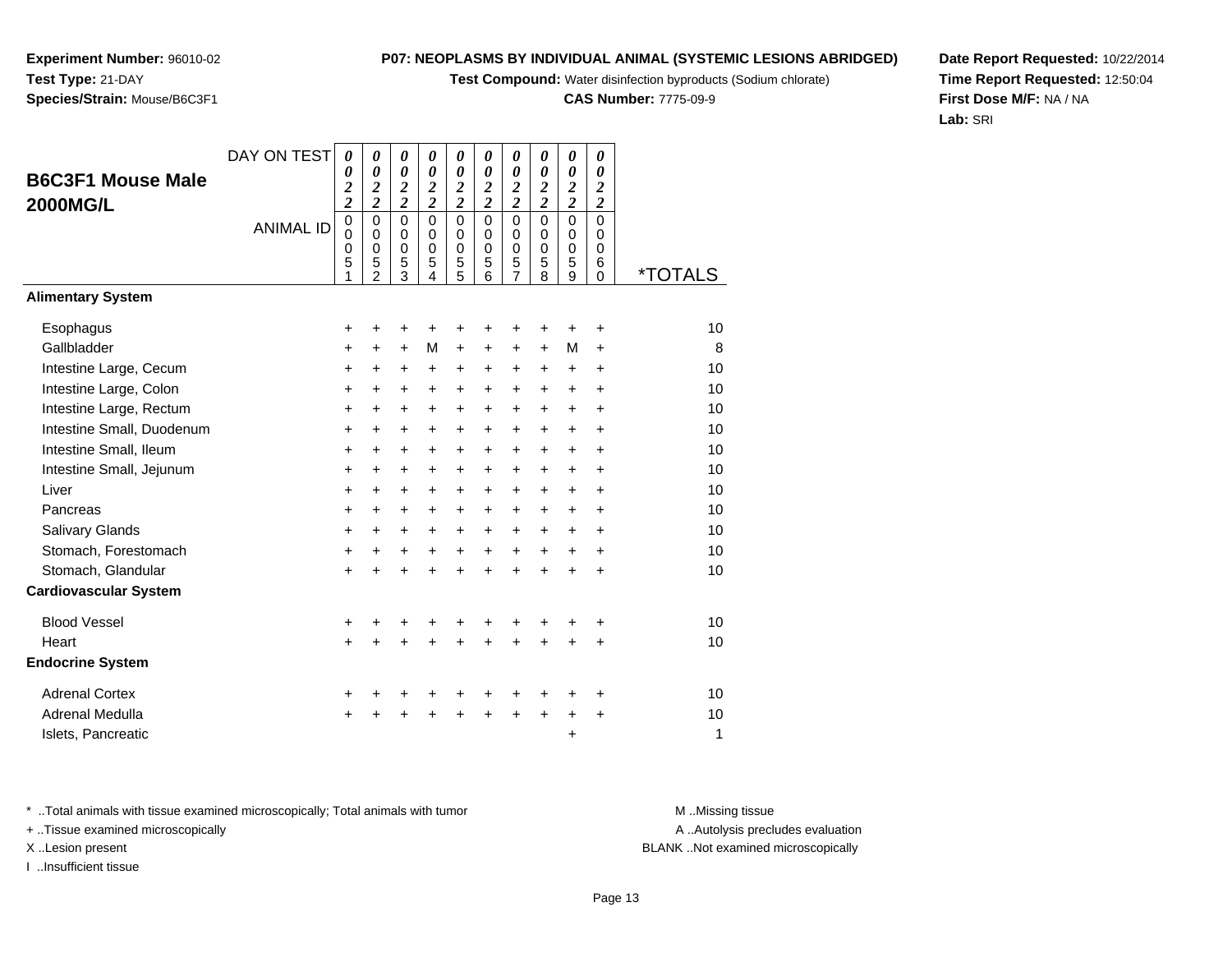**Test Compound:** Water disinfection byproducts (Sodium chlorate)

**CAS Number:** 7775-09-9

**Date Report Requested:** 10/22/2014**Time Report Requested:** 12:50:04**First Dose M/F:** NA / NA**Lab:** SRI

**Species/Strain:** Mouse/B6C3F1

| <b>B6C3F1 Mouse Male</b><br><b>2000MG/L</b> | DAY ON TEST      | $\boldsymbol{\theta}$<br>0<br>$\overline{\mathbf{c}}$<br>$\overline{\mathbf{c}}$ | $\boldsymbol{\theta}$<br>$\boldsymbol{\theta}$<br>$\overline{\mathbf{c}}$<br>$\overline{2}$ | $\pmb{\theta}$<br>$\boldsymbol{\theta}$<br>$\overline{\mathbf{c}}$<br>$\overline{2}$ | 0<br>$\boldsymbol{\theta}$<br>$\frac{2}{2}$                   | $\boldsymbol{\theta}$<br>$\boldsymbol{\theta}$<br>$\frac{2}{2}$ | 0<br>$\boldsymbol{\theta}$<br>$\frac{2}{2}$ | 0<br>0<br>$\frac{2}{2}$                | 0<br>$\boldsymbol{\theta}$<br>$\frac{2}{2}$         | $\boldsymbol{\theta}$<br>$\boldsymbol{\theta}$<br>$\overline{\mathbf{c}}$<br>$\overline{2}$ | 0<br>$\boldsymbol{\theta}$<br>$\overline{\mathbf{c}}$<br>$\overline{2}$ |                       |
|---------------------------------------------|------------------|----------------------------------------------------------------------------------|---------------------------------------------------------------------------------------------|--------------------------------------------------------------------------------------|---------------------------------------------------------------|-----------------------------------------------------------------|---------------------------------------------|----------------------------------------|-----------------------------------------------------|---------------------------------------------------------------------------------------------|-------------------------------------------------------------------------|-----------------------|
|                                             | <b>ANIMAL ID</b> | $\pmb{0}$<br>0<br>0<br>5<br>1                                                    | $\mathbf 0$<br>$\mathbf 0$<br>$\mathbf 0$<br>5<br>$\overline{c}$                            | 0<br>$\mathbf 0$<br>$\mathbf 0$<br>5<br>$\overline{3}$                               | $\Omega$<br>$\mathbf 0$<br>$\mathbf 0$<br>5<br>$\overline{4}$ | $\mathbf 0$<br>$\pmb{0}$<br>$\mathbf 0$<br>$\frac{5}{5}$        | 0<br>$\mathbf 0$<br>$\pmb{0}$<br>5<br>6     | $\mathbf 0$<br>0<br>0<br>$\frac{5}{7}$ | $\mathbf 0$<br>$\mathbf 0$<br>$\mathbf 0$<br>5<br>8 | $\mathbf 0$<br>$\mathbf 0$<br>$\mathbf 0$<br>5<br>$\boldsymbol{9}$                          | $\mathbf 0$<br>$\mathbf 0$<br>0<br>6<br>$\mathbf 0$                     | <i><b>*TOTALS</b></i> |
| Parathyroid Gland                           |                  | $\ddot{}$                                                                        | $\ddot{}$                                                                                   | $\ddot{}$                                                                            | $\ddot{}$                                                     | $\ddot{}$                                                       | M                                           | $+$                                    | M                                                   | $\ddot{}$                                                                                   | $\ddot{}$                                                               | 8                     |
| <b>Pituitary Gland</b>                      |                  | +                                                                                | $\ddot{}$                                                                                   | +                                                                                    | $\pm$                                                         | $\pm$                                                           | $\pm$                                       | $\ddot{}$                              | $\ddot{}$                                           | $\ddot{}$                                                                                   | $\ddot{}$                                                               | 10                    |
| <b>Thyroid Gland</b>                        |                  | $\ddot{}$                                                                        | Ŧ.                                                                                          | $\ddot{}$                                                                            | $\ddot{}$                                                     | $\ddot{}$                                                       | $\ddot{}$                                   | $\ddot{}$                              | $\ddot{}$                                           | +                                                                                           | +                                                                       | 10                    |
| <b>General Body System</b>                  |                  |                                                                                  |                                                                                             |                                                                                      |                                                               |                                                                 |                                             |                                        |                                                     |                                                                                             |                                                                         |                       |
| <b>NONE</b>                                 |                  |                                                                                  |                                                                                             |                                                                                      |                                                               |                                                                 |                                             |                                        |                                                     |                                                                                             |                                                                         |                       |
| <b>Genital System</b>                       |                  |                                                                                  |                                                                                             |                                                                                      |                                                               |                                                                 |                                             |                                        |                                                     |                                                                                             |                                                                         |                       |
| Epididymis                                  |                  | +                                                                                | +                                                                                           | +                                                                                    | +                                                             | +                                                               | +                                           | +                                      |                                                     |                                                                                             | +                                                                       | 10                    |
| <b>Preputial Gland</b>                      |                  | $\ddot{}$                                                                        | +                                                                                           | +                                                                                    | +                                                             | $\ddot{}$                                                       | $\ddot{}$                                   | $\ddot{}$                              | +                                                   | +                                                                                           | +                                                                       | 10                    |
| Prostate                                    |                  | $\ddot{}$                                                                        | +                                                                                           | $\ddot{}$                                                                            | +                                                             | $\ddot{}$                                                       | $\ddot{}$                                   | $\ddot{}$                              | +                                                   | +                                                                                           | +                                                                       | 10                    |
| <b>Seminal Vesicle</b>                      |                  | $\ddot{}$                                                                        | +                                                                                           | +                                                                                    | $\ddot{}$                                                     | +                                                               | +                                           | +                                      | +                                                   | +                                                                                           | $\ddot{}$                                                               | 10                    |
| <b>Testes</b>                               |                  | $\ddot{}$                                                                        | +                                                                                           | $\ddot{}$                                                                            | +                                                             | +                                                               | $\div$                                      | $\div$                                 | $\div$                                              | +                                                                                           | $\ddot{}$                                                               | 10                    |
| <b>Hematopoietic System</b>                 |                  |                                                                                  |                                                                                             |                                                                                      |                                                               |                                                                 |                                             |                                        |                                                     |                                                                                             |                                                                         |                       |
| <b>Bone Marrow</b>                          |                  | +                                                                                | +                                                                                           | +                                                                                    | +                                                             | +                                                               |                                             | +                                      |                                                     |                                                                                             | ٠                                                                       | 10                    |
| Lymph Node, Mandibular                      |                  | $\pm$                                                                            | +                                                                                           | +                                                                                    | $\pm$                                                         | $\pm$                                                           | $\pm$                                       | $\pm$                                  | M                                                   | +                                                                                           | ٠                                                                       | 9                     |
| Lymph Node, Mesenteric                      |                  | +                                                                                | +                                                                                           | $\ddot{}$                                                                            | М                                                             | м                                                               | $\pm$                                       | ÷                                      | $\ddot{}$                                           | ٠                                                                                           | ÷                                                                       | 8                     |
| Spleen                                      |                  | $\ddot{}$                                                                        | +                                                                                           | +                                                                                    | $\ddot{}$                                                     | +                                                               | $\ddot{}$                                   | +                                      | $\ddot{}$                                           | +                                                                                           | +                                                                       | 10                    |
| Thymus                                      |                  | +                                                                                | $\ddot{}$                                                                                   | $\ddot{}$                                                                            | $\ddot{}$                                                     | +                                                               | $\ddot{}$                                   | $\ddot{}$                              | $\ddot{}$                                           | $\ddot{}$                                                                                   | $\ddot{}$                                                               | 10                    |
| <b>Integumentary System</b>                 |                  |                                                                                  |                                                                                             |                                                                                      |                                                               |                                                                 |                                             |                                        |                                                     |                                                                                             |                                                                         |                       |
| Mammary Gland                               |                  | M                                                                                | М                                                                                           | М                                                                                    | М                                                             | M                                                               | м                                           | M                                      | М                                                   | М                                                                                           | M                                                                       | 0                     |
| Skin                                        |                  | +                                                                                | +                                                                                           | +                                                                                    | +                                                             | +                                                               | +                                           | +                                      | +                                                   | +                                                                                           | +                                                                       | 10                    |

\* ..Total animals with tissue examined microscopically; Total animals with tumor **M** . Missing tissue M ..Missing tissue

+ ..Tissue examined microscopically

I ..Insufficient tissue

A ..Autolysis precludes evaluation

X ..Lesion present BLANK ..Not examined microscopically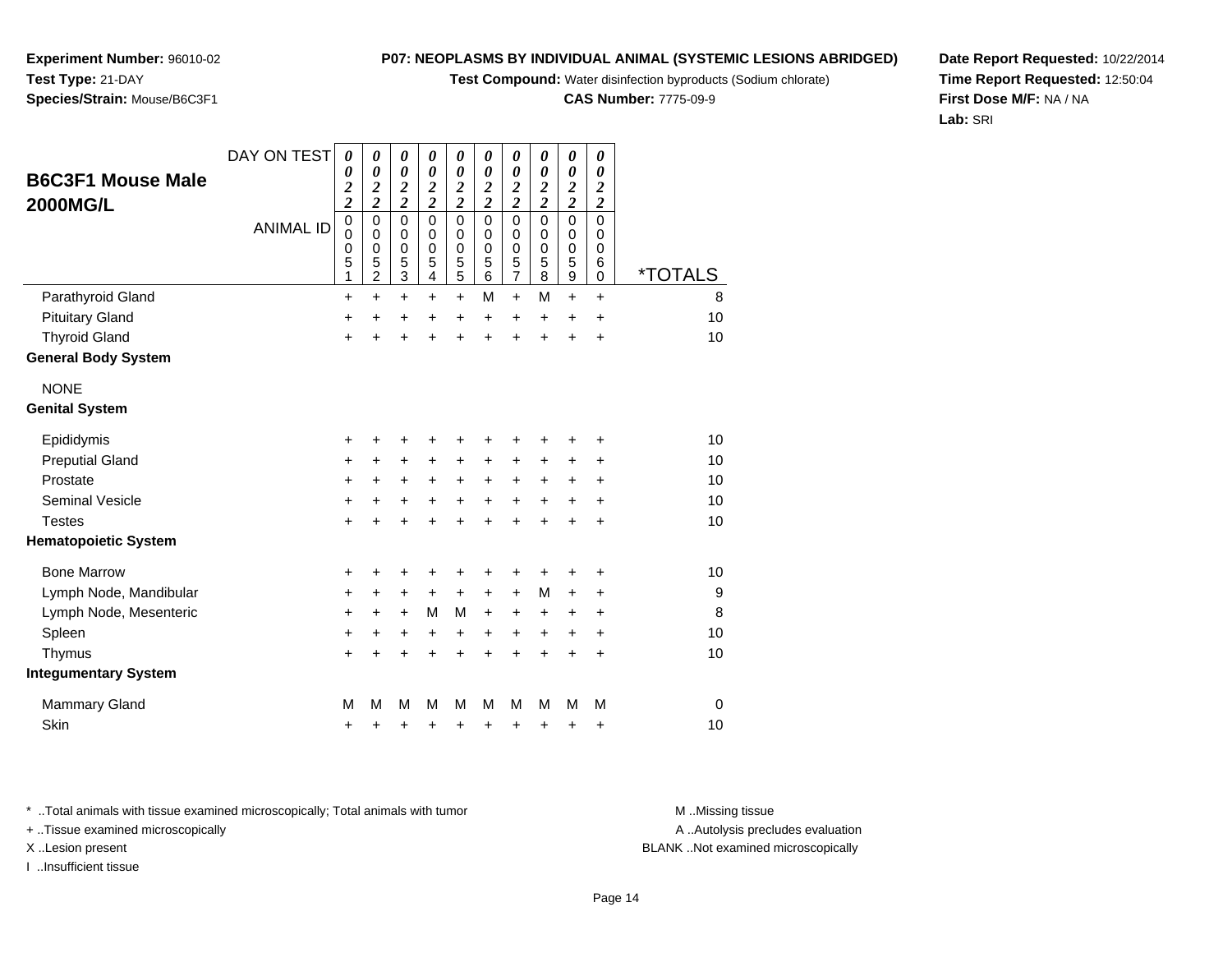**Test Compound:** Water disinfection byproducts (Sodium chlorate)

**CAS Number:** 7775-09-9

**Date Report Requested:** 10/22/2014**Time Report Requested:** 12:50:04**First Dose M/F:** NA / NA**Lab:** SRI

\* ..Total animals with tissue examined microscopically; Total animals with tumor **M** ...Missing tissue M ...Missing tissue

+ ..Tissue examined microscopically

I ..Insufficient tissue

|                               | DAY ON TEST      | 0                   | 0                            | 0                                | 0                            | 0                                | 0                            | 0                | 0                       | 0                | 0                       |                       |
|-------------------------------|------------------|---------------------|------------------------------|----------------------------------|------------------------------|----------------------------------|------------------------------|------------------|-------------------------|------------------|-------------------------|-----------------------|
| <b>B6C3F1 Mouse Male</b>      |                  | 0                   | 0                            | 0                                | 0                            | 0                                | 0                            | 0                | 0                       | 0                | 0                       |                       |
|                               |                  | 2<br>$\overline{2}$ | 2<br>$\overline{\mathbf{c}}$ | $\overline{2}$<br>$\overline{2}$ | 2<br>$\overline{\mathbf{c}}$ | $\overline{2}$<br>$\overline{2}$ | 2<br>$\overline{\mathbf{c}}$ | $\overline{2}$   | 2                       | $\overline{2}$   | 2                       |                       |
| <b>2000MG/L</b>               |                  |                     |                              | $\mathbf 0$                      |                              |                                  |                              | $\overline{2}$   | $\overline{\mathbf{c}}$ | $\overline{2}$   | $\overline{\mathbf{c}}$ |                       |
|                               | <b>ANIMAL ID</b> | $\pmb{0}$<br>0      | $\mathbf 0$<br>0             | 0                                | 0<br>0                       | $\mathbf 0$<br>$\Omega$          | 0<br>0                       | $\mathbf 0$<br>0 | 0<br>0                  | $\mathbf 0$<br>0 | $\mathbf 0$<br>0        |                       |
|                               |                  | 0                   | 0                            | 0                                | 0                            | 0                                | 0                            | 0                | 0                       | 0                | 0                       |                       |
|                               |                  | $\overline{5}$      | 5                            | 5                                | 5                            | 5                                | 5                            | 5                | 5                       | 5                | 6                       |                       |
|                               |                  |                     | $\mathfrak{p}$               | 3                                | 4                            | 5                                | 6                            | 7                | 8                       | 9                | $\mathbf 0$             | <i><b>*TOTALS</b></i> |
| <b>Musculoskeletal System</b> |                  |                     |                              |                                  |                              |                                  |                              |                  |                         |                  |                         |                       |
| <b>Bone</b>                   |                  | +                   |                              |                                  |                              |                                  |                              |                  |                         | +                | ٠                       | 10                    |
| <b>Nervous System</b>         |                  |                     |                              |                                  |                              |                                  |                              |                  |                         |                  |                         |                       |
| <b>Brain</b>                  |                  | $\div$              |                              |                                  |                              |                                  |                              | +                | +                       | +                | ٠                       | 10                    |
| <b>Respiratory System</b>     |                  |                     |                              |                                  |                              |                                  |                              |                  |                         |                  |                         |                       |
| Lung                          |                  | ٠                   | +                            | +                                | +                            | +                                | +                            | +                | +                       | ٠                | ٠                       | 10                    |
| Nose                          |                  | $\pm$               | $+$                          | $+$                              | $+$                          | $\ddot{}$                        | $+$                          | $\ddot{}$        | $+$                     | $\ddot{}$        | ÷                       | 10                    |
| Trachea                       |                  | +                   | $\ddot{}$                    | +                                | +                            | $\ddot{}$                        | +                            | $\ddot{}$        | $+$                     | $\ddot{}$        | +                       | 10                    |
| <b>Special Senses System</b>  |                  |                     |                              |                                  |                              |                                  |                              |                  |                         |                  |                         |                       |
| <b>NONE</b>                   |                  |                     |                              |                                  |                              |                                  |                              |                  |                         |                  |                         |                       |

## **Experiment Number:** 96010-02**Test Type:** 21-DAY**Species/Strain:** Mouse/B6C3F1

Kidney

## **Urinary System**

Urinary Bladder

Multiple Organ

**SYSTEMIC LESIONS**

 $\mathsf y$  <sup>+</sup> <sup>+</sup> <sup>+</sup> <sup>+</sup> <sup>+</sup> <sup>+</sup> <sup>+</sup> <sup>+</sup> <sup>+</sup> <sup>10</sup>  $\mathbf{r}$  + <sup>+</sup> <sup>+</sup> <sup>+</sup> <sup>+</sup> <sup>+</sup> <sup>+</sup> <sup>+</sup> <sup>+</sup> <sup>+</sup> <sup>10</sup> n  $+$ <sup>+</sup> <sup>+</sup> <sup>+</sup> <sup>+</sup> <sup>+</sup> <sup>+</sup> <sup>+</sup> <sup>+</sup> <sup>+</sup> <sup>10</sup>

\*\*\*END OF MALE DATA\*\*\*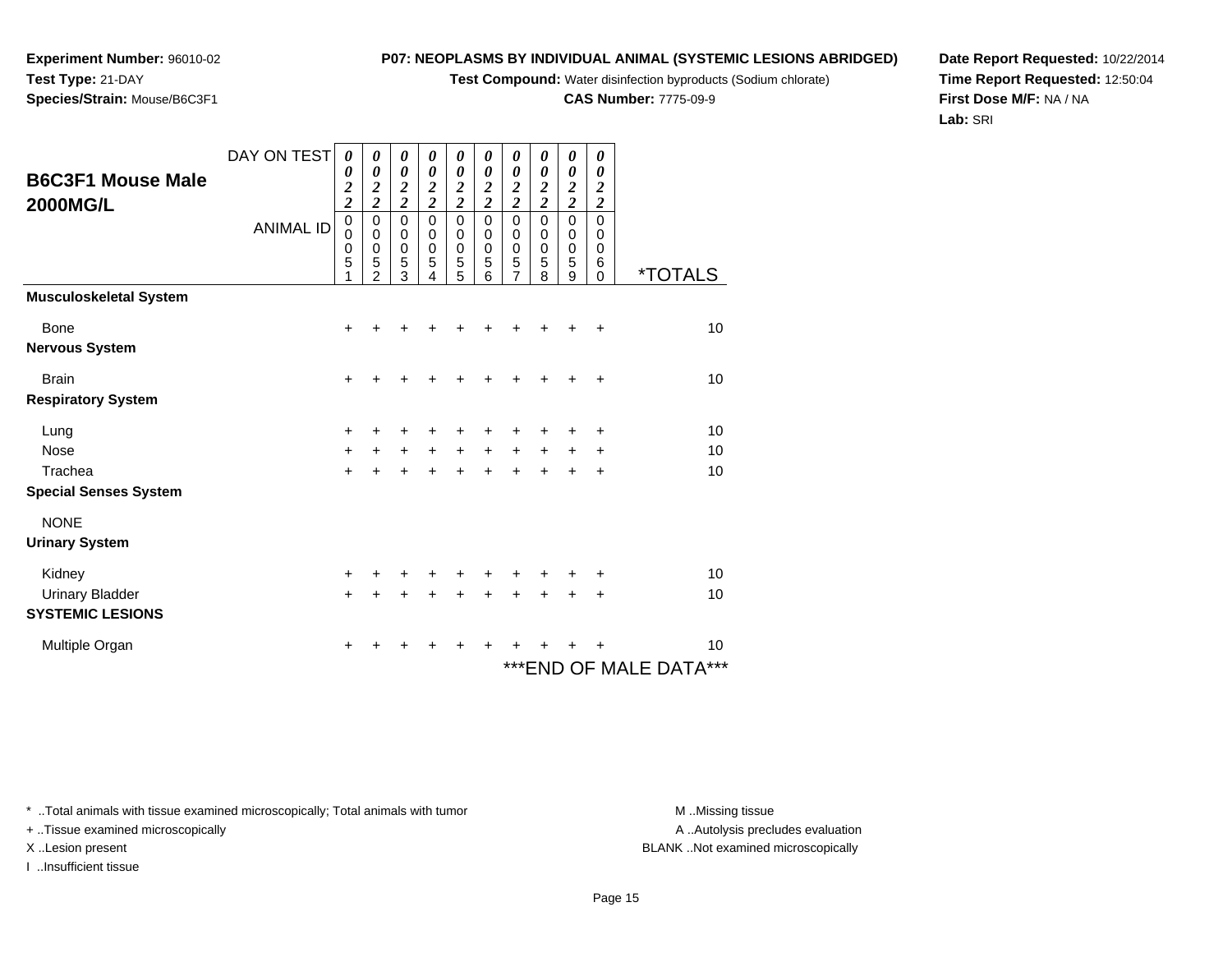**Test Compound:** Water disinfection byproducts (Sodium chlorate)

**CAS Number:** 7775-09-9

**Date Report Requested:** 10/22/2014**Time Report Requested:** 12:50:04**First Dose M/F:** NA / NA**Lab:** SRI

A ..Autolysis precludes evaluation

\* ..Total animals with tissue examined microscopically; Total animals with tumor **M** ...Missing tissue M ...Missing tissue

+ ..Tissue examined microscopically

X ..Lesion present BLANK ..Not examined microscopically

I ..Insufficient tissue

Parathyroid Glandd  $+$ 

| DAY ON TEST                  | 0                                 | 0                                           | 0                          | 0                                              | 0                                    | 0                                    | 0                            | 0                            | 0                                 | 0                                    |                       |
|------------------------------|-----------------------------------|---------------------------------------------|----------------------------|------------------------------------------------|--------------------------------------|--------------------------------------|------------------------------|------------------------------|-----------------------------------|--------------------------------------|-----------------------|
| <b>B6C3F1 Mouse Female</b>   | 0<br>$\overline{c}$               | 0<br>$\overline{2}$                         | 0<br>$\boldsymbol{2}$      | $\boldsymbol{\theta}$<br>$\boldsymbol{2}$      | 0<br>$\overline{\mathbf{c}}$         | 0<br>$\boldsymbol{2}$                | $\theta$<br>$\boldsymbol{2}$ | 0<br>$\overline{\mathbf{c}}$ | 0<br>$\boldsymbol{2}$             | 0<br>$\boldsymbol{2}$                |                       |
| 0 MG/L                       | $\overline{c}$                    | $\overline{c}$                              | $\overline{\mathbf{c}}$    | $\overline{2}$                                 | $\overline{\mathbf{c}}$              | $\overline{c}$                       | $\overline{c}$               | $\overline{\mathbf{c}}$      | $\overline{\mathbf{c}}$           | $\overline{c}$                       |                       |
| <b>ANIMAL ID</b>             | $\mathbf 0$<br>$\Omega$<br>0<br>6 | $\mathbf 0$<br>$\Omega$<br>$\mathbf 0$<br>6 | 0<br>$\mathbf 0$<br>0<br>6 | $\mathbf 0$<br>$\mathbf 0$<br>$\mathbf 0$<br>6 | $\mathbf 0$<br>$\mathbf 0$<br>0<br>6 | $\mathbf 0$<br>$\mathbf 0$<br>0<br>6 | $\mathbf 0$<br>0<br>0<br>6   | $\mathbf 0$<br>0<br>0<br>6   | $\mathbf 0$<br>$\Omega$<br>0<br>6 | 0<br>$\Omega$<br>0<br>$\overline{7}$ |                       |
|                              | 1                                 | $\overline{2}$                              | 3                          | 4                                              | 5                                    | 6                                    | 7                            | 8                            | 9                                 | 0                                    | <i><b>*TOTALS</b></i> |
| <b>Alimentary System</b>     |                                   |                                             |                            |                                                |                                      |                                      |                              |                              |                                   |                                      |                       |
| Esophagus                    | M                                 | +                                           | ٠                          | $\ddot{}$                                      | +                                    | М                                    | +                            | ٠                            | ٠                                 | +                                    | 8                     |
| Gallbladder                  | +                                 | +                                           | +                          | +                                              | $\ddot{}$                            | M                                    | $\ddot{}$                    | +                            | +                                 | $\ddot{}$                            | 9                     |
| Intestine Large, Cecum       | +                                 | +                                           | +                          | +                                              | +                                    | $\ddot{}$                            | +                            | +                            | +                                 | +                                    | 10                    |
| Intestine Large, Colon       | $\ddot{}$                         | +                                           | +                          | +                                              | +                                    | +                                    | $\ddot{}$                    | +                            | $\ddot{}$                         | $\ddot{}$                            | 10                    |
| Intestine Large, Rectum      | $\ddot{}$                         | $\ddot{}$                                   | $\ddot{}$                  | $\ddot{}$                                      | +                                    | $\ddot{}$                            | $\ddot{}$                    | $\ddot{}$                    | +                                 | $\ddot{}$                            | 10                    |
| Intestine Small, Duodenum    | $\ddot{}$                         | $\ddot{}$                                   | $\ddot{}$                  | $\ddot{}$                                      | +                                    | $\ddot{}$                            | $\ddot{}$                    | $\ddot{}$                    | +                                 | +                                    | 10                    |
| Intestine Small, Ileum       | $\ddot{}$                         | $\ddot{}$                                   | +                          | $\ddot{}$                                      | +                                    | $\ddot{}$                            | $\ddot{}$                    | $\ddot{}$                    | $\ddot{}$                         | $\ddot{}$                            | 10                    |
| Intestine Small, Jejunum     | $\ddot{}$                         | +                                           | $\pm$                      | $\ddot{}$                                      | +                                    | $\ddot{}$                            | $\ddot{}$                    | $+$                          | $\ddot{}$                         | $\ddot{}$                            | 10                    |
| Liver                        | $\ddot{}$                         | $\ddot{}$                                   | +                          | $\ddot{}$                                      | +                                    | $\ddot{}$                            | $\ddot{}$                    | $\ddot{}$                    | $\ddot{}$                         | $\ddot{}$                            | 10                    |
| Pancreas                     | $\ddot{}$                         | +                                           | +                          | +                                              | +                                    | +                                    | $\ddot{}$                    | $\ddot{}$                    | +                                 | $\ddot{}$                            | 10                    |
| Salivary Glands              | $\ddot{}$                         | $\ddot{}$                                   | +                          | $\ddot{}$                                      | $\ddot{}$                            | $\ddot{}$                            | $\ddot{}$                    | $\ddot{}$                    | $\ddot{}$                         | +                                    | 10                    |
| Stomach, Forestomach         | +                                 | $\ddot{}$                                   | $\ddot{}$                  | $\ddot{}$                                      | +                                    | $\ddot{}$                            | $\ddot{}$                    | $\ddot{}$                    | $\ddot{}$                         | $\ddot{}$                            | 10                    |
| Stomach, Glandular           | $\ddot{}$                         | $\ddot{}$                                   | $\ddot{}$                  | $\ddot{}$                                      | $\ddot{}$                            | $\ddot{}$                            | $\ddot{}$                    | ÷                            | $\ddot{}$                         | $\ddot{}$                            | 10                    |
| <b>Cardiovascular System</b> |                                   |                                             |                            |                                                |                                      |                                      |                              |                              |                                   |                                      |                       |
| <b>Blood Vessel</b>          | +                                 | +                                           | +                          | +                                              | +                                    | +                                    | +                            |                              |                                   | +                                    | 10                    |
| Heart                        | $\ddot{}$                         | $\ddot{}$                                   | $\ddot{}$                  | $\ddot{}$                                      | $\ddot{}$                            | $\ddot{}$                            | $\ddot{}$                    | $\ddot{}$                    | $\ddot{}$                         | $\ddot{}$                            | 10                    |
| <b>Endocrine System</b>      |                                   |                                             |                            |                                                |                                      |                                      |                              |                              |                                   |                                      |                       |
| <b>Adrenal Cortex</b>        | ٠                                 | ٠                                           | +                          | +                                              | +                                    | +                                    |                              | +                            | +                                 | +                                    | 10                    |
| <b>Adrenal Medulla</b>       | $\ddot{}$                         | +                                           | $\ddot{}$                  | $\ddot{}$                                      | +                                    | $\ddot{}$                            | $\ddot{}$                    | $\ddot{}$                    | $\ddot{}$                         | +                                    | 10                    |
| Parathyroid Gland            |                                   | +                                           |                            |                                                |                                      | +                                    |                              | +                            | +                                 | +                                    | 10                    |

**Experiment Number:** 96010-02**Test Type:** 21-DAY**Species/Strain:** Mouse/B6C3F1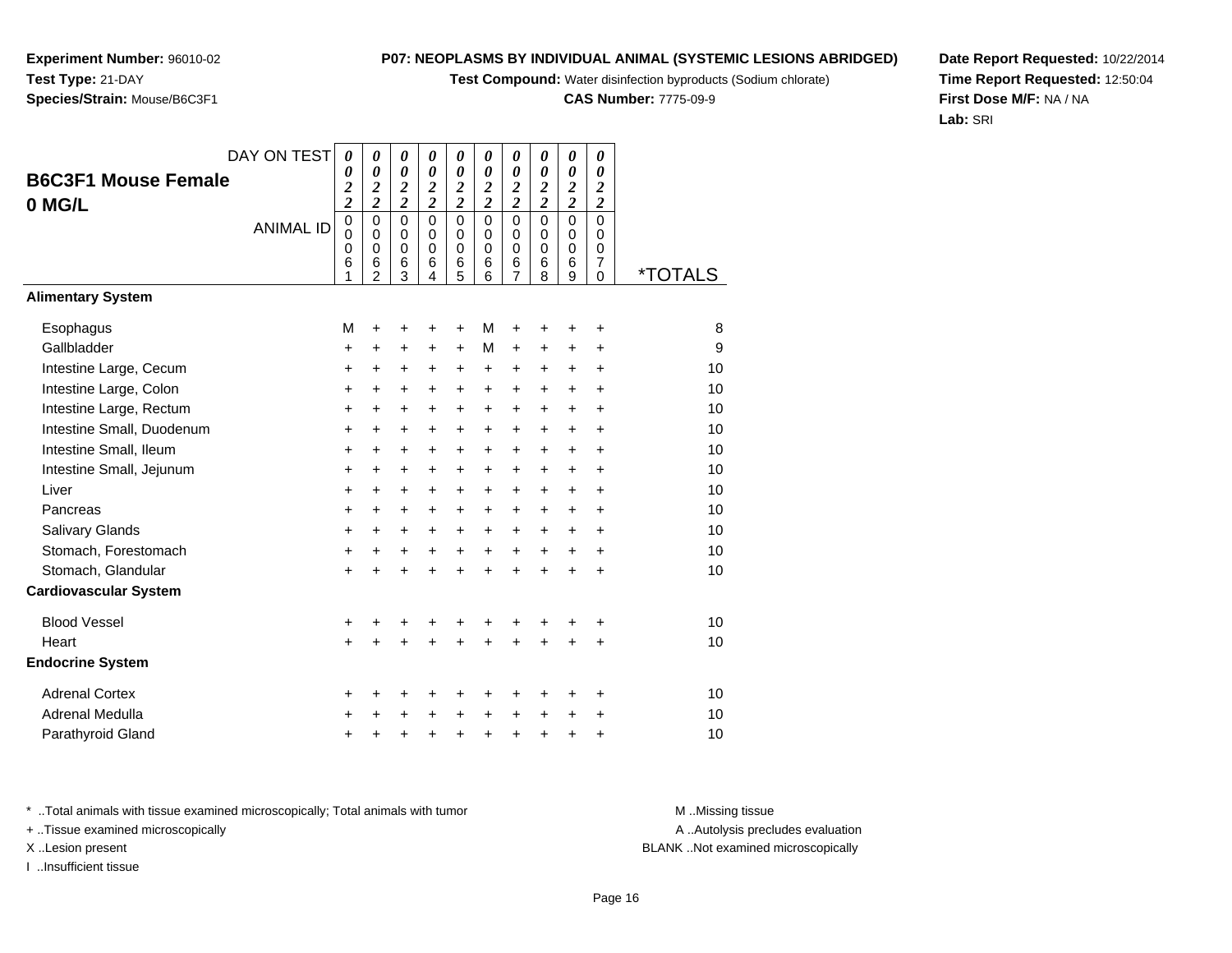**Test Compound:** Water disinfection byproducts (Sodium chlorate)

**CAS Number:** 7775-09-9

**Date Report Requested:** 10/22/2014**Time Report Requested:** 12:50:04**First Dose M/F:** NA / NA**Lab:** SRI

\* ..Total animals with tissue examined microscopically; Total animals with tumor **M** ...Missing tissue M ...Missing tissue + ..Tissue examined microscopically

DAY ON TEST

*0 0 2*

*0 0 2*

*0 0 2*

*0 0 2*

*0 0 2*

*0 0 2*

*0 0 2*

*0 0 2*

*0 0 2*

*0 0 2*

I ..Insufficient tissue

A .. Autolysis precludes evaluation X ..Lesion present BLANK ..Not examined microscopically

| 0 MG/L                        |                  | 2                               | 2                                         | 2                                         | 2                                     | 2                                         | 2                     | 2                               | 2                     | 2                               | 2                                       |                       |
|-------------------------------|------------------|---------------------------------|-------------------------------------------|-------------------------------------------|---------------------------------------|-------------------------------------------|-----------------------|---------------------------------|-----------------------|---------------------------------|-----------------------------------------|-----------------------|
|                               | <b>ANIMAL ID</b> | $\mathbf 0$<br>$\mathbf 0$<br>0 | $\mathbf 0$<br>$\mathbf 0$<br>$\mathbf 0$ | $\mathbf 0$<br>$\mathbf 0$<br>$\mathbf 0$ | $\pmb{0}$<br>$\pmb{0}$<br>$\mathbf 0$ | $\mathbf 0$<br>$\mathbf 0$<br>$\mathbf 0$ | $\mathsf 0$<br>0<br>0 | $\mathsf 0$<br>$\mathbf 0$<br>0 | $\mathbf 0$<br>0<br>0 | 0<br>$\mathbf 0$<br>$\mathbf 0$ | $\mathbf 0$<br>$\mathbf 0$<br>$\pmb{0}$ |                       |
|                               |                  | 6<br>1                          | $6\phantom{1}6$<br>$\overline{c}$         | 6<br>3                                    | $6\phantom{1}6$<br>4                  | $\,6$<br>5                                | 6<br>6                | 6<br>$\overline{7}$             | 6<br>8                | 6<br>9                          | $\overline{7}$<br>0                     | <i><b>*TOTALS</b></i> |
| <b>Pituitary Gland</b>        |                  | $\ddot{}$                       | $\ddot{}$                                 | $\ddot{}$                                 | +                                     | $\ddot{}$                                 | $\ddot{}$             | $\ddot{}$                       | $\ddot{}$             | $\ddot{}$                       | $\ddot{}$                               | 10                    |
| <b>Thyroid Gland</b>          |                  | $\ddot{}$                       | $\ddot{}$                                 | $\ddot{}$                                 | $\ddot{}$                             | +                                         | ÷                     | $\ddot{}$                       | $\ddot{}$             | ÷                               | $\ddot{}$                               | 10                    |
| <b>General Body System</b>    |                  |                                 |                                           |                                           |                                       |                                           |                       |                                 |                       |                                 |                                         |                       |
| <b>NONE</b>                   |                  |                                 |                                           |                                           |                                       |                                           |                       |                                 |                       |                                 |                                         |                       |
| <b>Genital System</b>         |                  |                                 |                                           |                                           |                                       |                                           |                       |                                 |                       |                                 |                                         |                       |
| <b>Clitoral Gland</b>         |                  | +                               | +                                         | +                                         | +                                     | +                                         | +                     | +                               | ٠                     | +                               | ٠                                       | 10                    |
| Ovary                         |                  | $\ddot{}$                       | $\ddot{}$                                 | $\ddot{}$                                 | $\ddot{}$                             | $+$                                       | $\ddot{}$             | $+$                             | $\ddot{}$             | $\ddot{}$                       | $\ddot{}$                               | 10                    |
| <b>Uterus</b>                 |                  | $\ddot{}$                       | +                                         | +                                         | $\ddot{}$                             | $\ddot{}$                                 | $\ddot{}$             | $\ddot{}$                       | $\ddot{}$             | $\ddot{}$                       | +                                       | 10                    |
| <b>Hematopoietic System</b>   |                  |                                 |                                           |                                           |                                       |                                           |                       |                                 |                       |                                 |                                         |                       |
| <b>Bone Marrow</b>            |                  | +                               | $\ddot{}$                                 | +                                         | +                                     |                                           | +                     | +                               | ٠                     | +                               | ÷                                       | 10                    |
| Lymph Node, Mandibular        |                  | +                               | +                                         | +                                         | +                                     | $\ddot{}$                                 | $\ddot{}$             | +                               | $\ddot{}$             | +                               | +                                       | 10                    |
| Lymph Node, Mesenteric        |                  | +                               | +                                         | $\ddot{}$                                 | $\ddot{}$                             | $\ddot{}$                                 | $\ddot{}$             | $\ddot{}$                       | $\ddot{}$             | +                               | +                                       | 10                    |
| Spleen                        |                  | $\ddot{}$                       | +                                         | $\ddot{}$                                 | $\ddot{}$                             | $\ddot{}$                                 | $\ddot{}$             | $\ddot{}$                       | $+$                   | +                               | $\ddot{}$                               | 10                    |
| Thymus                        |                  | $\ddot{}$                       | $\ddot{}$                                 | $\ddot{}$                                 | $\ddot{}$                             |                                           | $\ddot{}$             | $\ddot{}$                       | $\ddot{}$             | $\ddot{}$                       | $\ddot{}$                               | 10                    |
| <b>Integumentary System</b>   |                  |                                 |                                           |                                           |                                       |                                           |                       |                                 |                       |                                 |                                         |                       |
| Mammary Gland                 |                  | +                               | +                                         | ٠                                         | +                                     |                                           | +                     | +                               |                       |                                 | $\ddot{}$                               | 10                    |
| Skin                          |                  | $\ddot{}$                       | +                                         | +                                         | +                                     |                                           | +                     | +                               | +                     | ÷                               | $\ddot{}$                               | 10                    |
| <b>Musculoskeletal System</b> |                  |                                 |                                           |                                           |                                       |                                           |                       |                                 |                       |                                 |                                         |                       |
| <b>Bone</b>                   |                  | +                               |                                           |                                           |                                       |                                           |                       |                                 |                       | +                               | +                                       | 10                    |

**Experiment Number:** 96010-02**Test Type:** 21-DAY**Species/Strain:** Mouse/B6C3F1

**B6C3F1 Mouse Female**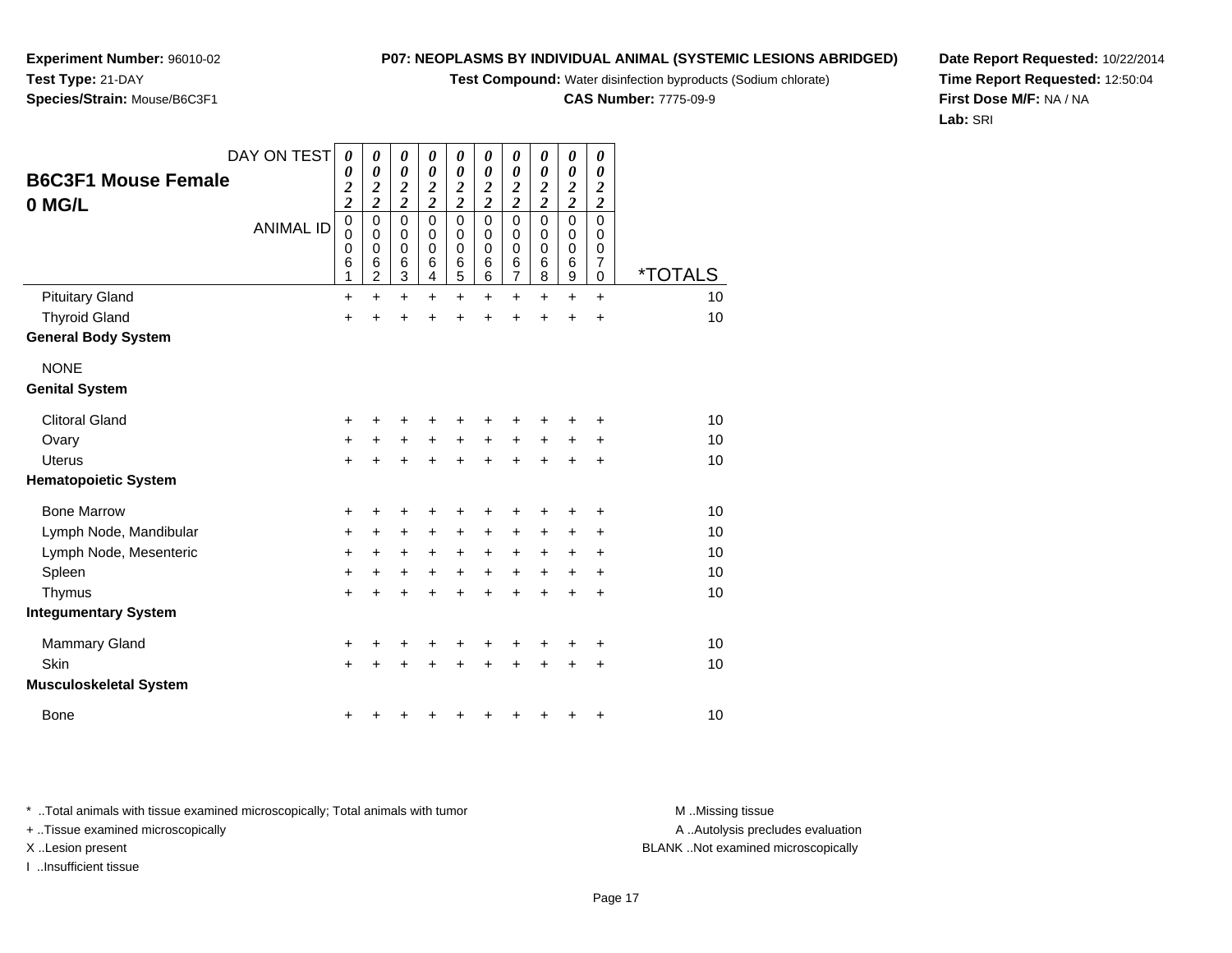**Test Compound:** Water disinfection byproducts (Sodium chlorate)

**CAS Number:** 7775-09-9

**Date Report Requested:** 10/22/2014**Time Report Requested:** 12:50:04**First Dose M/F:** NA / NA**Lab:** SRI

**Species/Strain:** Mouse/B6C3F1

| <b>B6C3F1 Mouse Female</b><br>0 MG/L              | DAY ON TEST<br><b>ANIMAL ID</b> | 0<br>0<br>$\overline{\mathbf{c}}$<br>$\overline{2}$<br>$\pmb{0}$<br>$\mathbf 0$<br>0<br>6<br>1 | 0<br>0<br>$\overline{\mathbf{c}}$<br>$\overline{c}$<br>0<br>$\mathbf 0$<br>$\mathbf 0$<br>6<br>2 | 0<br>0<br>$\boldsymbol{2}$<br>$\overline{c}$<br>0<br>$\boldsymbol{0}$<br>$\pmb{0}$<br>6<br>3 | 0<br>0<br>$\overline{\mathbf{c}}$<br>$\overline{2}$<br>0<br>$\pmb{0}$<br>0<br>6<br>4 | 0<br>0<br>$\overline{\mathbf{c}}$<br>$\overline{c}$<br>0<br>$\pmb{0}$<br>$\pmb{0}$<br>$6\phantom{1}6$<br>5 | 0<br>0<br>$\boldsymbol{2}$<br>$\overline{2}$<br>$\mathbf 0$<br>$\mathbf 0$<br>$\mathbf 0$<br>6<br>6 | 0<br>0<br>$\boldsymbol{2}$<br>$\overline{2}$<br>$\pmb{0}$<br>$\mathbf 0$<br>$\pmb{0}$<br>$6\phantom{1}6$<br>$\overline{7}$ | 0<br>0<br>$\boldsymbol{2}$<br>$\overline{2}$<br>$\mathbf 0$<br>$\mathbf 0$<br>$\mathbf 0$<br>6<br>8 | 0<br>0<br>$\overline{\mathbf{c}}$<br>$\overline{2}$<br>0<br>$\mathbf 0$<br>$\mathbf 0$<br>$6\phantom{1}6$<br>9 | 0<br>0<br>$\boldsymbol{2}$<br>$\overline{\mathbf{c}}$<br>$\mathbf 0$<br>0<br>0<br>$\overline{7}$<br>$\Omega$ | <i><b>*TOTALS</b></i> |
|---------------------------------------------------|---------------------------------|------------------------------------------------------------------------------------------------|--------------------------------------------------------------------------------------------------|----------------------------------------------------------------------------------------------|--------------------------------------------------------------------------------------|------------------------------------------------------------------------------------------------------------|-----------------------------------------------------------------------------------------------------|----------------------------------------------------------------------------------------------------------------------------|-----------------------------------------------------------------------------------------------------|----------------------------------------------------------------------------------------------------------------|--------------------------------------------------------------------------------------------------------------|-----------------------|
| <b>Nervous System</b>                             |                                 |                                                                                                |                                                                                                  |                                                                                              |                                                                                      |                                                                                                            |                                                                                                     |                                                                                                                            |                                                                                                     |                                                                                                                |                                                                                                              |                       |
| <b>Brain</b>                                      |                                 | $\ddot{}$                                                                                      |                                                                                                  |                                                                                              |                                                                                      |                                                                                                            |                                                                                                     |                                                                                                                            | ÷                                                                                                   | +                                                                                                              | $\ddot{}$                                                                                                    | 10                    |
| <b>Respiratory System</b>                         |                                 |                                                                                                |                                                                                                  |                                                                                              |                                                                                      |                                                                                                            |                                                                                                     |                                                                                                                            |                                                                                                     |                                                                                                                |                                                                                                              |                       |
| Lung                                              |                                 | +                                                                                              | +                                                                                                | +                                                                                            | ٠                                                                                    |                                                                                                            |                                                                                                     |                                                                                                                            | ٠                                                                                                   | ٠                                                                                                              | $\ddot{}$                                                                                                    | 10                    |
| Nose                                              |                                 | $\ddot{}$                                                                                      | +                                                                                                | $\ddot{}$                                                                                    | $\ddot{}$                                                                            | $\ddot{}$                                                                                                  | $\ddot{}$                                                                                           | $\ddot{}$                                                                                                                  | $\ddot{}$                                                                                           | $\ddot{}$                                                                                                      | $\ddot{}$                                                                                                    | 10                    |
| Trachea                                           |                                 | $+$                                                                                            | $\ddot{}$                                                                                        | $\ddot{}$                                                                                    | $\ddot{}$                                                                            | $+$                                                                                                        | $\ddot{}$                                                                                           | $+$                                                                                                                        | $\ddot{}$                                                                                           | $\ddot{}$                                                                                                      | $\ddot{}$                                                                                                    | 10                    |
| <b>Special Senses System</b>                      |                                 |                                                                                                |                                                                                                  |                                                                                              |                                                                                      |                                                                                                            |                                                                                                     |                                                                                                                            |                                                                                                     |                                                                                                                |                                                                                                              |                       |
| <b>NONE</b><br><b>Urinary System</b>              |                                 |                                                                                                |                                                                                                  |                                                                                              |                                                                                      |                                                                                                            |                                                                                                     |                                                                                                                            |                                                                                                     |                                                                                                                |                                                                                                              |                       |
| Kidney                                            |                                 | +                                                                                              | +                                                                                                | +                                                                                            | ÷                                                                                    | +                                                                                                          |                                                                                                     | +                                                                                                                          | +                                                                                                   | ٠                                                                                                              | +                                                                                                            | 10                    |
| <b>Urinary Bladder</b><br><b>SYSTEMIC LESIONS</b> |                                 | $+$                                                                                            | +                                                                                                | +                                                                                            | +                                                                                    | $\ddot{}$                                                                                                  | $\ddot{}$                                                                                           | $+$                                                                                                                        | $\ddot{}$                                                                                           | $\ddot{}$                                                                                                      | $\ddot{}$                                                                                                    | 10                    |
| Multiple Organ                                    |                                 | +                                                                                              |                                                                                                  |                                                                                              |                                                                                      |                                                                                                            |                                                                                                     |                                                                                                                            |                                                                                                     | ٠                                                                                                              | ÷                                                                                                            | 10                    |

\* ..Total animals with tissue examined microscopically; Total animals with tumor **M** . Missing tissue M ..Missing tissue

+ ..Tissue examined microscopically

I ..Insufficient tissue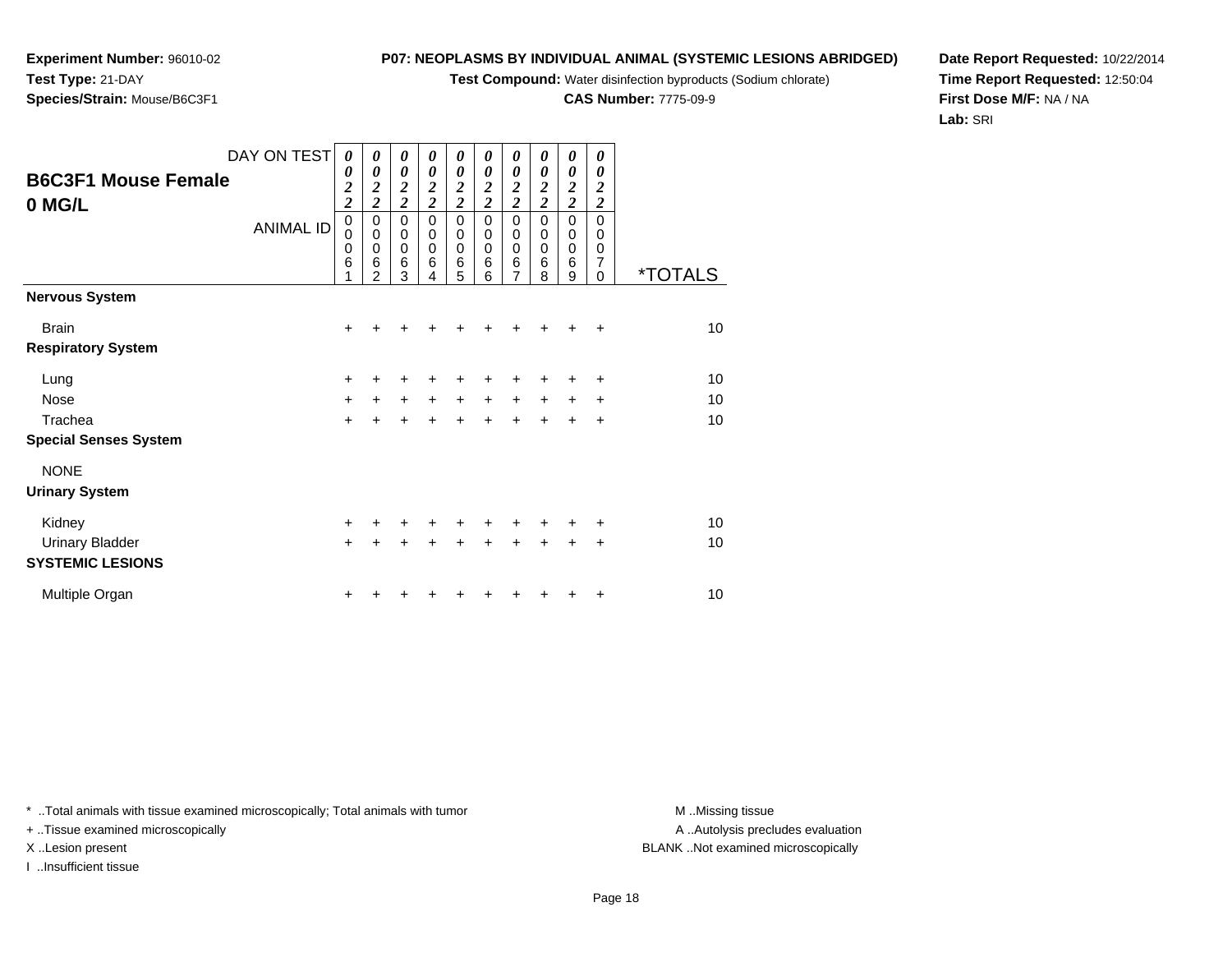#### **P07: NEOPLASMS BY INDIVIDUAL ANIMAL (SYSTEMIC LESIONS ABRIDGED)**

**Test Compound:** Water disinfection byproducts (Sodium chlorate)**CAS Number:** 7775-09-9

**Date Report Requested:** 10/22/2014**Time Report Requested:** 12:50:04**First Dose M/F:** NA / NA**Lab:** SRI

DAY ON TEST

# **B6C3F1 Mouse Female125 MG/L**

ANIMAL ID

\*TOTALS

**Alimentary System**

NONE

**Cardiovascular System**

NONE

**Endocrine System**

NONE

**General Body System**

NONE

**Genital System**

NONE

**Hematopoietic System**

NONE

**Integumentary System**

NONE

**Musculoskeletal System**

NONE

**Nervous System**

NONE

\* ..Total animals with tissue examined microscopically; Total animals with tumor **M** ..Missing tissue M ..Missing tissue

+ ..Tissue examined microscopically

I ..Insufficient tissue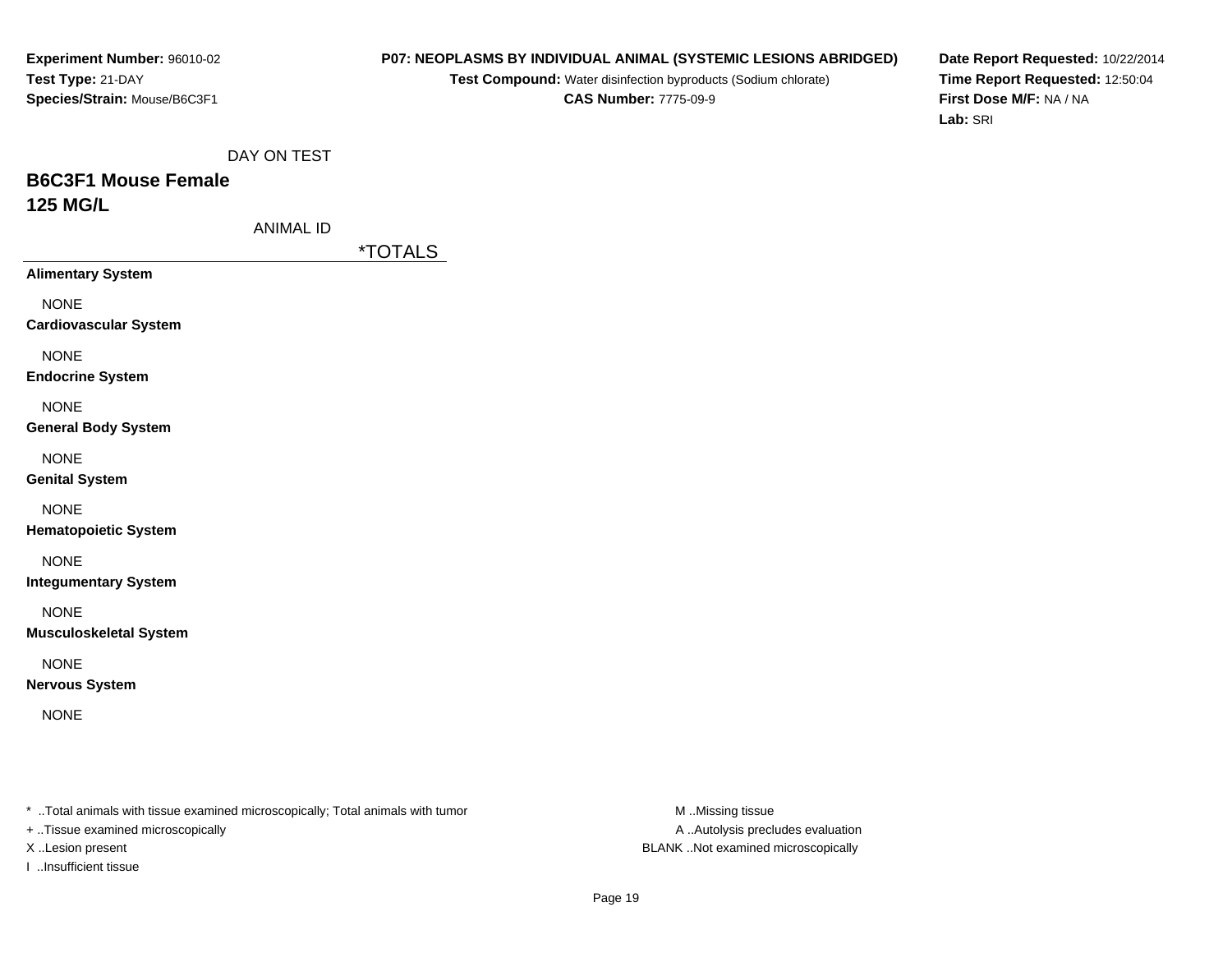## **P07: NEOPLASMS BY INDIVIDUAL ANIMAL (SYSTEMIC LESIONS ABRIDGED)**

**Test Compound:** Water disinfection byproducts (Sodium chlorate)**CAS Number:** 7775-09-9

**Date Report Requested:** 10/22/2014**Time Report Requested:** 12:50:04**First Dose M/F:** NA / NA**Lab:** SRI

DAY ON TEST

## **B6C3F1 Mouse Female125 MG/L**

ANIMAL ID

\*TOTALS

**Respiratory System**

NONE

**Special Senses System**

NONE

**Urinary System**

NONE

#### **SYSTEMIC LESIONS**

Multiple Organ

 $\mathbf n$  0

\* ..Total animals with tissue examined microscopically; Total animals with tumor **M** ..Missing tissue M ..Missing tissue

+ ..Tissue examined microscopically

I ..Insufficient tissue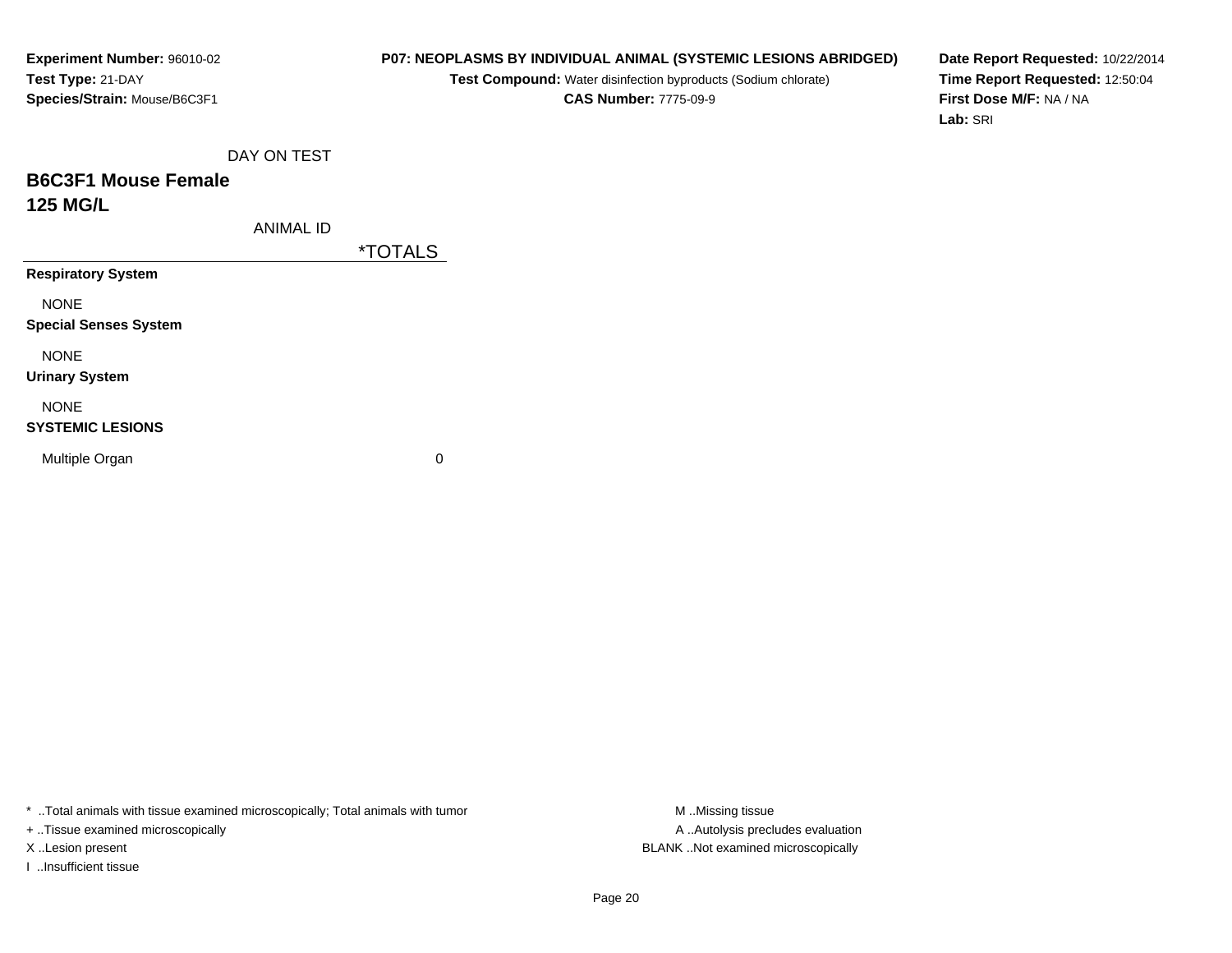#### **P07: NEOPLASMS BY INDIVIDUAL ANIMAL (SYSTEMIC LESIONS ABRIDGED)**

**Test Compound:** Water disinfection byproducts (Sodium chlorate)**CAS Number:** 7775-09-9

**Date Report Requested:** 10/22/2014**Time Report Requested:** 12:50:04**First Dose M/F:** NA / NA**Lab:** SRI

DAY ON TEST

# **B6C3F1 Mouse Female250 MG/L**

ANIMAL ID

\*TOTALS

**Alimentary System**

NONE

**Cardiovascular System**

NONE

**Endocrine System**

NONE

**General Body System**

NONE

**Genital System**

NONE

**Hematopoietic System**

NONE

**Integumentary System**

NONE

**Musculoskeletal System**

NONE

**Nervous System**

NONE

\* ..Total animals with tissue examined microscopically; Total animals with tumor **M** ..Missing tissue M ..Missing tissue

+ ..Tissue examined microscopically

I ..Insufficient tissue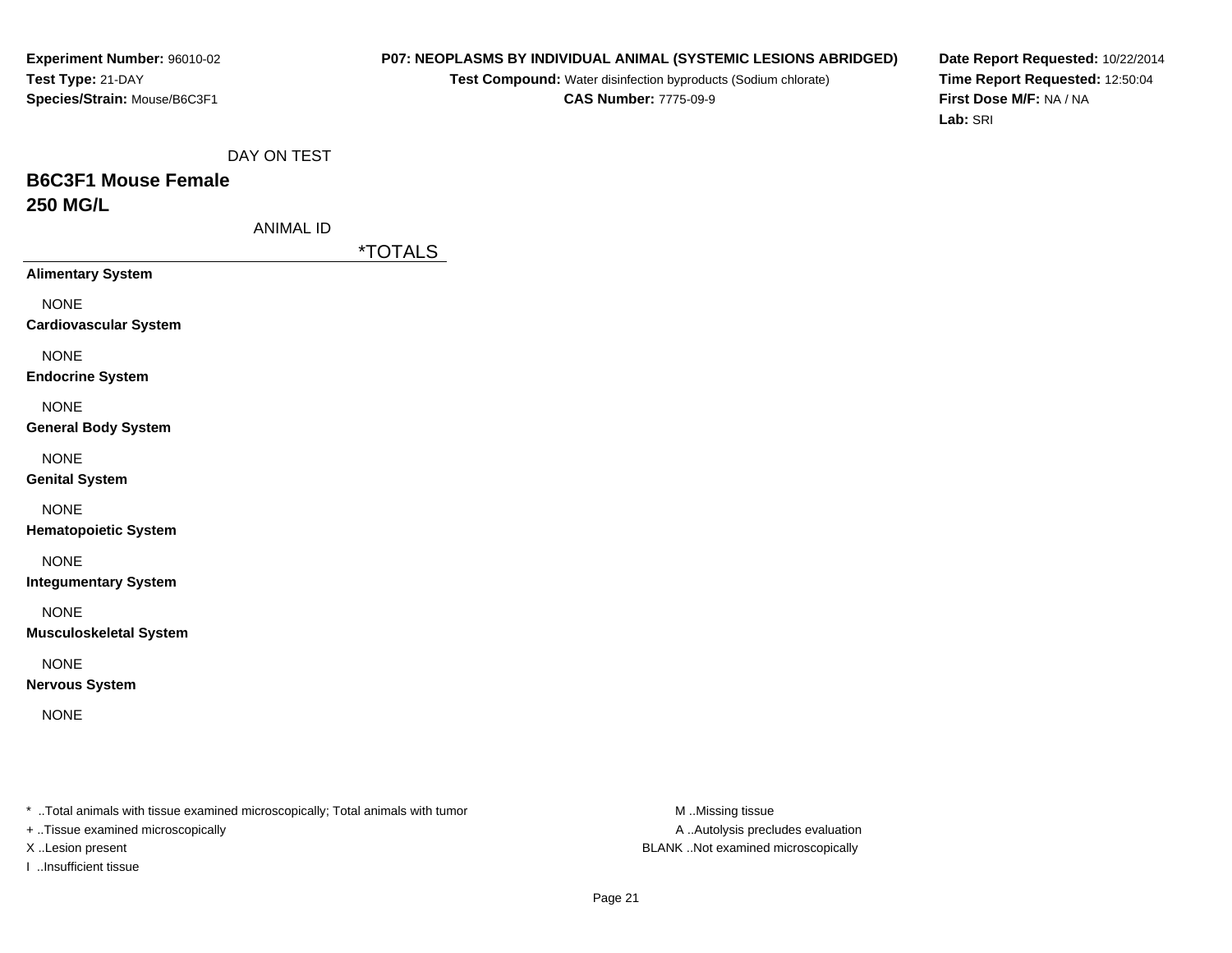## **P07: NEOPLASMS BY INDIVIDUAL ANIMAL (SYSTEMIC LESIONS ABRIDGED)**

**Test Compound:** Water disinfection byproducts (Sodium chlorate)**CAS Number:** 7775-09-9

**Date Report Requested:** 10/22/2014**Time Report Requested:** 12:50:04**First Dose M/F:** NA / NA**Lab:** SRI

DAY ON TEST

## **B6C3F1 Mouse Female250 MG/L**

ANIMAL ID

\*TOTALS

**Respiratory System**

NONE

**Special Senses System**

NONE

**Urinary System**

NONE

#### **SYSTEMIC LESIONS**

Multiple Organ

 $\mathbf n$  0

\* ..Total animals with tissue examined microscopically; Total animals with tumor **M** ..Missing tissue M ..Missing tissue

+ ..Tissue examined microscopically

I ..Insufficient tissue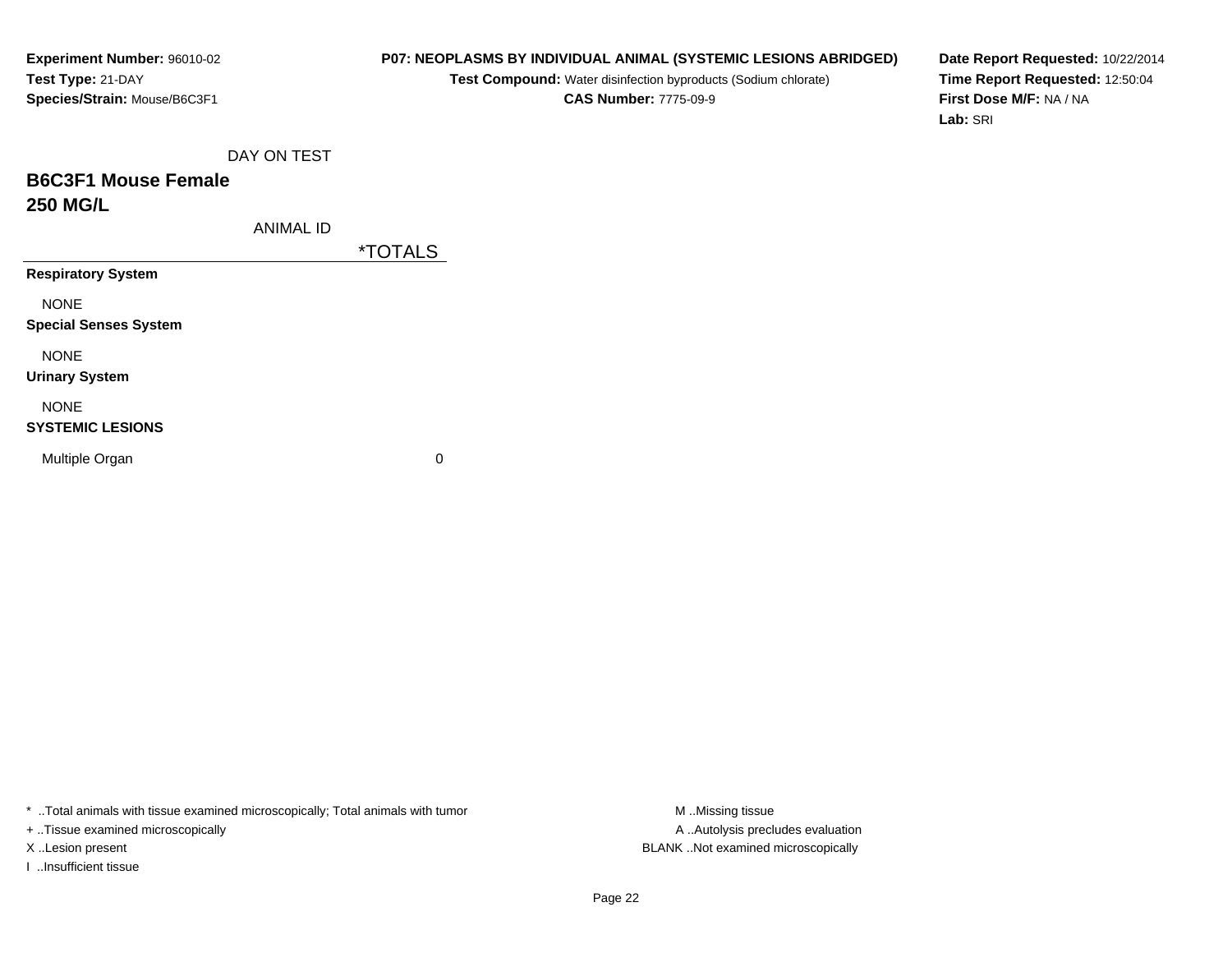#### **P07: NEOPLASMS BY INDIVIDUAL ANIMAL (SYSTEMIC LESIONS ABRIDGED)**

**Test Compound:** Water disinfection byproducts (Sodium chlorate)**CAS Number:** 7775-09-9

**Date Report Requested:** 10/22/2014**Time Report Requested:** 12:50:04**First Dose M/F:** NA / NA**Lab:** SRI

DAY ON TEST

# **B6C3F1 Mouse Female500 MG/L**

ANIMAL ID

\*TOTALS

**Alimentary System**

NONE

**Cardiovascular System**

NONE

**Endocrine System**

NONE

**General Body System**

NONE

**Genital System**

NONE

**Hematopoietic System**

NONE

**Integumentary System**

NONE

**Musculoskeletal System**

NONE

**Nervous System**

NONE

\* ..Total animals with tissue examined microscopically; Total animals with tumor **M** ..Missing tissue M ..Missing tissue

+ ..Tissue examined microscopically

I ..Insufficient tissue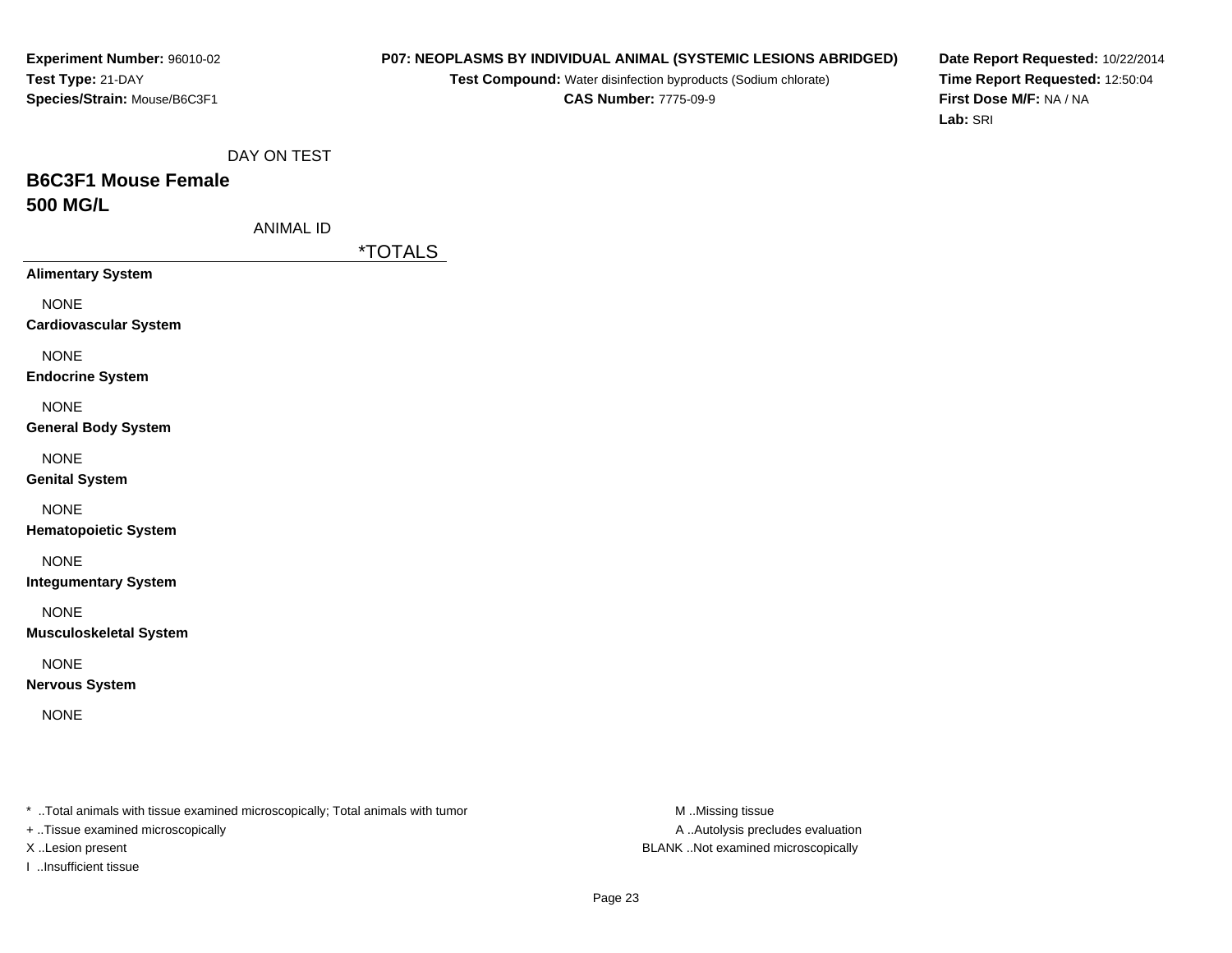## **P07: NEOPLASMS BY INDIVIDUAL ANIMAL (SYSTEMIC LESIONS ABRIDGED)**

**Test Compound:** Water disinfection byproducts (Sodium chlorate)**CAS Number:** 7775-09-9

**Date Report Requested:** 10/22/2014**Time Report Requested:** 12:50:04**First Dose M/F:** NA / NA**Lab:** SRI

DAY ON TEST

## **B6C3F1 Mouse Female500 MG/L**

ANIMAL ID

\*TOTALS

**Respiratory System**

NONE

**Special Senses System**

NONE

**Urinary System**

NONE

#### **SYSTEMIC LESIONS**

Multiple Organ

 $\mathbf n$  0

\* ..Total animals with tissue examined microscopically; Total animals with tumor **M** ..Missing tissue M ..Missing tissue

+ ..Tissue examined microscopically

I ..Insufficient tissue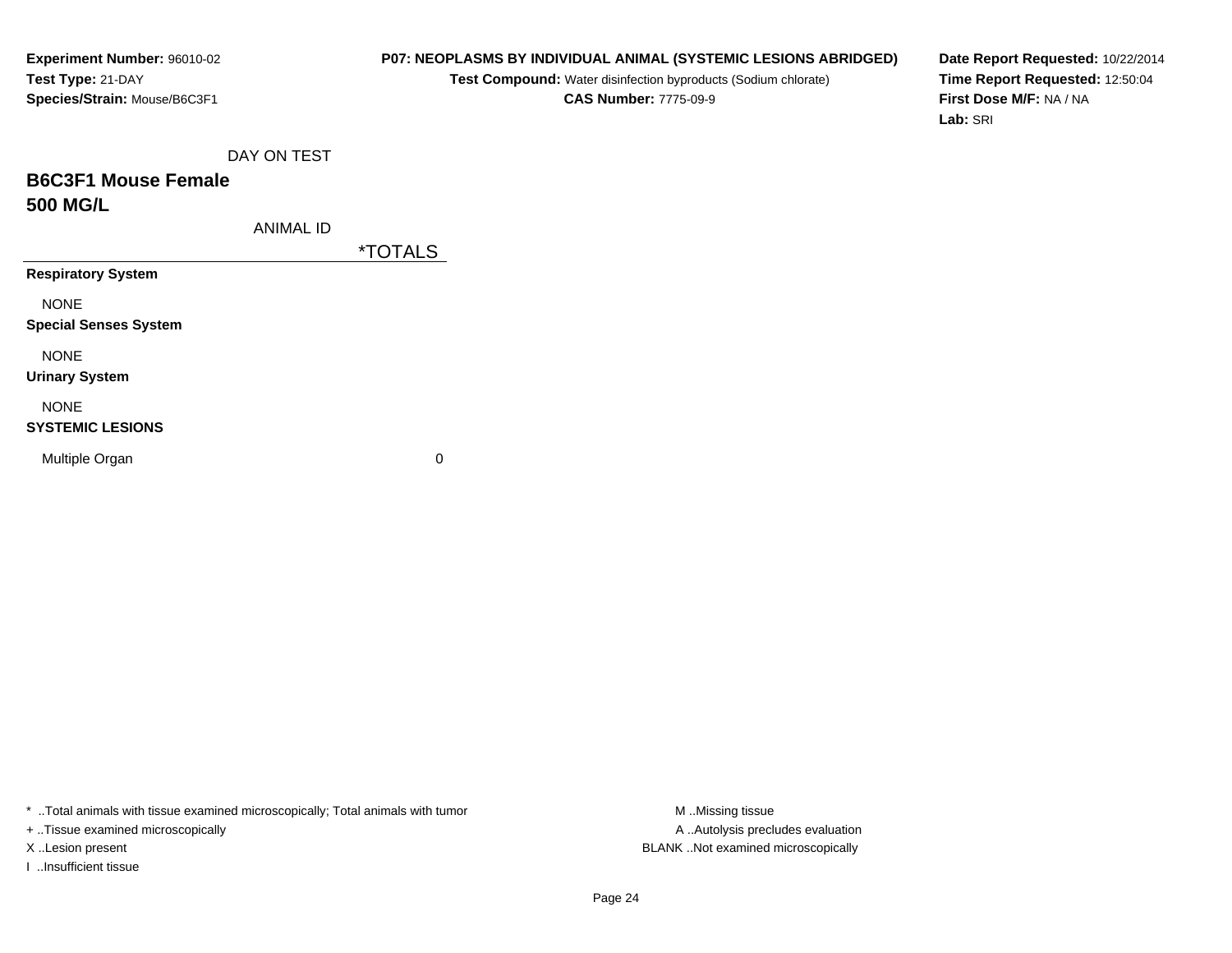#### **P07: NEOPLASMS BY INDIVIDUAL ANIMAL (SYSTEMIC LESIONS ABRIDGED)**

**Test Compound:** Water disinfection byproducts (Sodium chlorate)**CAS Number:** 7775-09-9

**Date Report Requested:** 10/22/2014**Time Report Requested:** 12:50:04**First Dose M/F:** NA / NA**Lab:** SRI

DAY ON TEST

## **B6C3F1 Mouse Female1000MG/L**

ANIMAL ID

\*TOTALS

**Alimentary System**

NONE

**Cardiovascular System**

NONE

**Endocrine System**

NONE

**General Body System**

NONE

**Genital System**

NONE

**Hematopoietic System**

NONE

**Integumentary System**

NONE

**Musculoskeletal System**

NONE

**Nervous System**

NONE

\* ..Total animals with tissue examined microscopically; Total animals with tumor **M** ..Missing tissue M ..Missing tissue

+ ..Tissue examined microscopically

I ..Insufficient tissue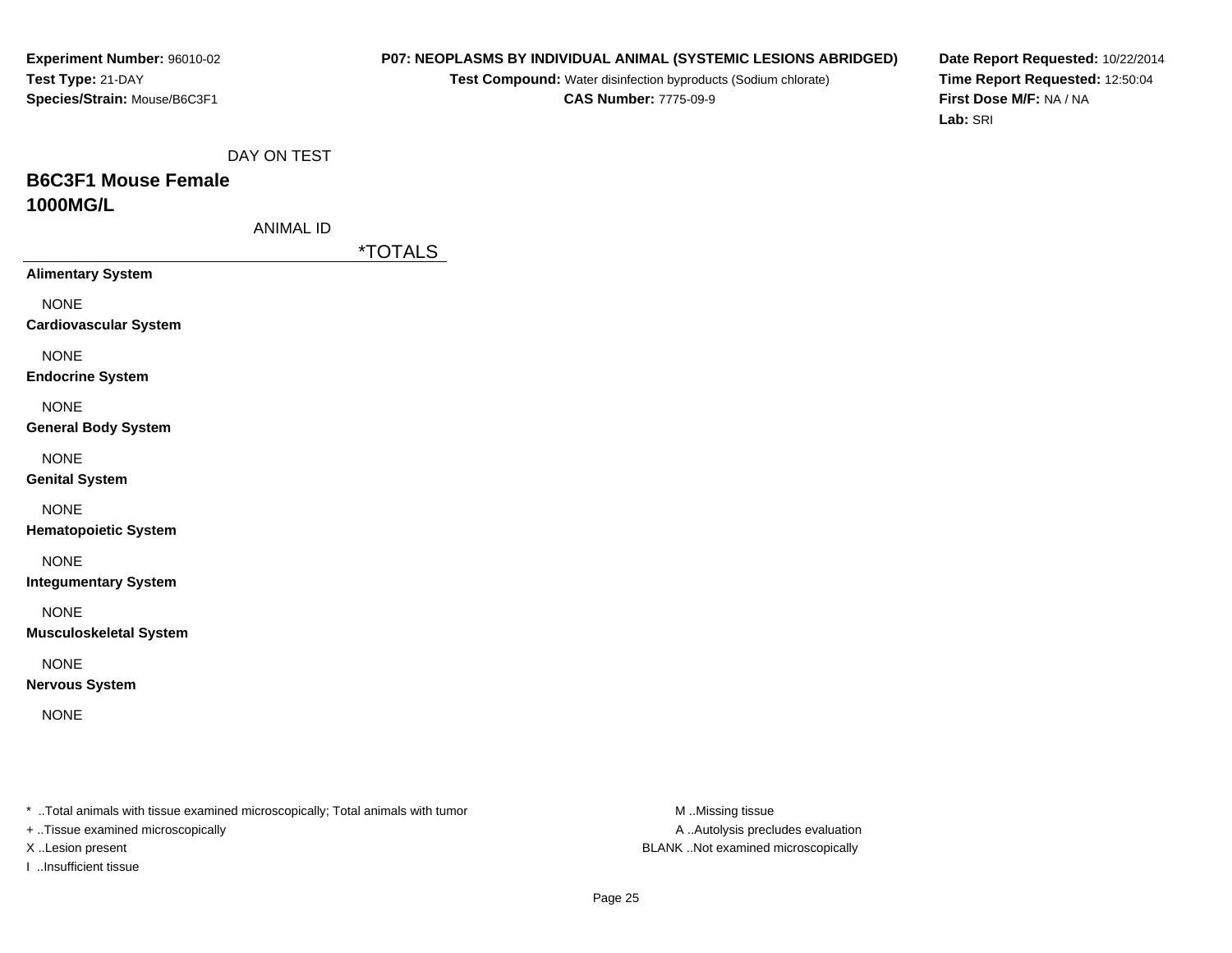## **P07: NEOPLASMS BY INDIVIDUAL ANIMAL (SYSTEMIC LESIONS ABRIDGED)**

**Test Compound:** Water disinfection byproducts (Sodium chlorate)**CAS Number:** 7775-09-9

**Date Report Requested:** 10/22/2014**Time Report Requested:** 12:50:04**First Dose M/F:** NA / NA**Lab:** SRI

DAY ON TEST

## **B6C3F1 Mouse Female1000MG/L**

ANIMAL ID

\*TOTALS

**Respiratory System**

NONE

**Special Senses System**

NONE

**Urinary System**

NONE

#### **SYSTEMIC LESIONS**

Multiple Organ

 $\mathbf n$  0

\* ..Total animals with tissue examined microscopically; Total animals with tumor **M** ..Missing tissue M ..Missing tissue

+ ..Tissue examined microscopically

I ..Insufficient tissue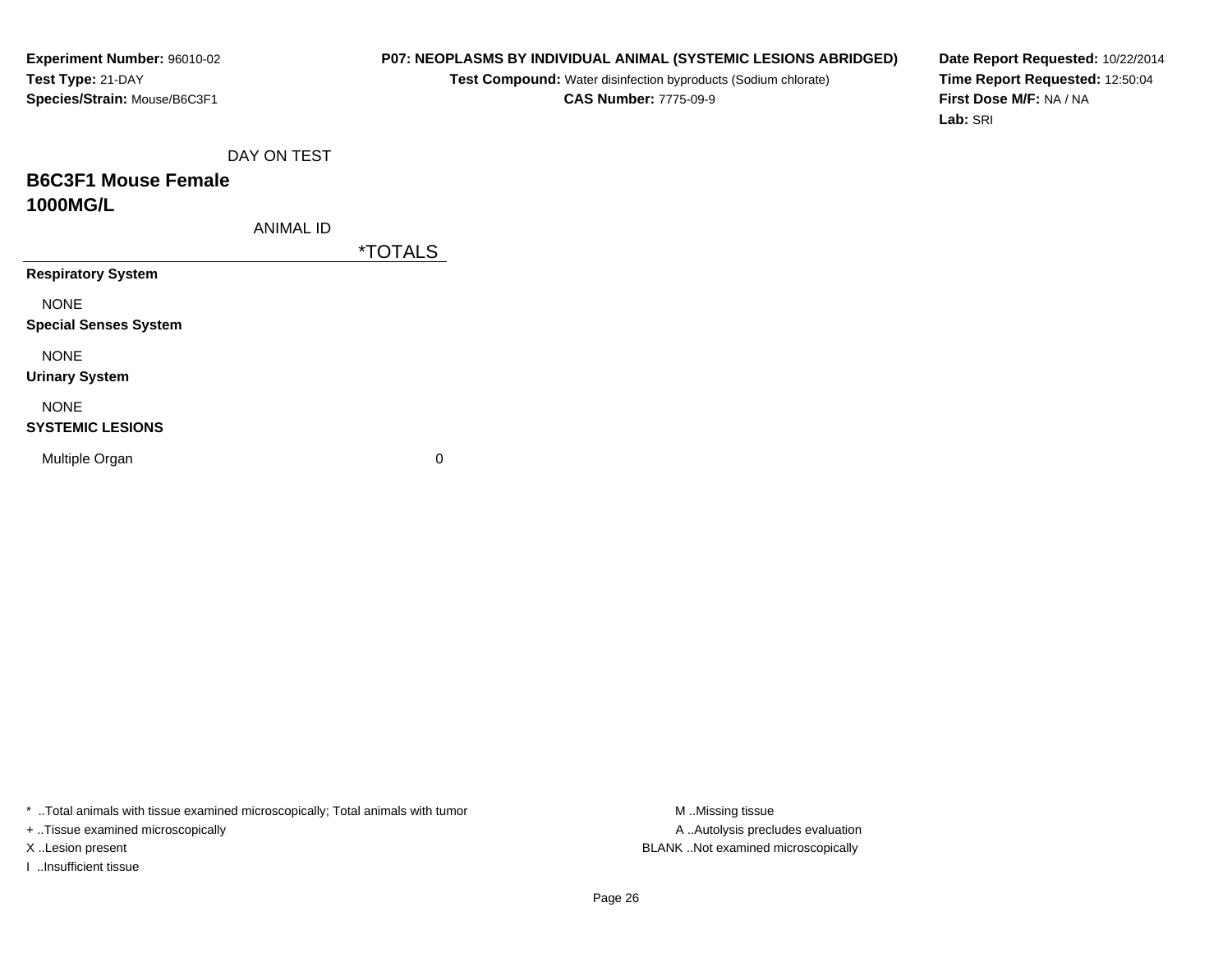**Test Compound:** Water disinfection byproducts (Sodium chlorate)

**CAS Number:** 7775-09-9

**Date Report Requested:** 10/22/2014**Time Report Requested:** 12:50:04**First Dose M/F:** NA / NA**Lab:** SRI

**Experiment Number:** 96010-02**Test Type:** 21-DAY**Species/Strain:** Mouse/B6C3F1

|                              | DAY ON TEST      | $\boldsymbol{\theta}$                   | 0                                 | 0                          | 0                                 | 0                          | 0                                    | 0                                    | 0                                       | 0                                    | 0                                                |                       |
|------------------------------|------------------|-----------------------------------------|-----------------------------------|----------------------------|-----------------------------------|----------------------------|--------------------------------------|--------------------------------------|-----------------------------------------|--------------------------------------|--------------------------------------------------|-----------------------|
| <b>B6C3F1 Mouse Female</b>   |                  | 0                                       | 0                                 | 0                          | $\boldsymbol{\theta}$             | 0                          | $\boldsymbol{\theta}$                | $\boldsymbol{\theta}$                | 0                                       | 0                                    | 0                                                |                       |
| 2000MG/L                     |                  | $\frac{2}{2}$                           | $\frac{2}{2}$                     | $\frac{2}{2}$              | $\frac{2}{2}$                     | $\frac{2}{2}$              | $\frac{2}{2}$                        | $\frac{2}{2}$                        | $\frac{2}{2}$                           | $\frac{2}{2}$                        | $\frac{2}{2}$                                    |                       |
|                              | <b>ANIMAL ID</b> | $\mathbf 0$<br>$\overline{0}$<br>1<br>1 | $\mathbf 0$<br>$\Omega$<br>1<br>1 | $\mathbf 0$<br>0<br>1<br>1 | $\mathbf 0$<br>$\Omega$<br>1<br>1 | 0<br>$\mathbf 0$<br>1<br>1 | $\overline{0}$<br>$\Omega$<br>1<br>1 | $\mathbf 0$<br>$\mathbf 0$<br>1<br>1 | $\overline{0}$<br>$\mathbf 0$<br>1<br>1 | $\mathbf 0$<br>$\mathbf 0$<br>1<br>1 | $\mathbf 0$<br>0<br>1<br>$\overline{\mathbf{c}}$ |                       |
| <b>Alimentary System</b>     |                  | 1                                       | $\overline{2}$                    | 3                          | 4                                 | 5                          | 6                                    | $\overline{7}$                       | 8                                       | 9                                    | $\Omega$                                         | <i><b>*TOTALS</b></i> |
|                              |                  |                                         |                                   |                            |                                   |                            |                                      |                                      |                                         |                                      |                                                  |                       |
| Esophagus                    |                  | $\ddot{}$                               | +                                 | ٠                          |                                   | +                          | ٠                                    | $\ddot{}$                            | М                                       | $\ddot{}$                            | M                                                | 8                     |
| Gallbladder                  |                  | +                                       | +                                 | +                          | +                                 | +                          | $\ddot{}$                            | $\ddot{}$                            | M                                       | $\ddot{}$                            | +                                                | 9                     |
| Intestine Large, Cecum       |                  | $\ddot{}$                               | $\ddot{}$                         | +                          | $\ddot{}$                         | +                          | $\ddot{}$                            | +                                    | $\ddot{}$                               | $\ddot{}$                            | $\ddot{}$                                        | 10                    |
| Intestine Large, Colon       |                  | $\ddot{}$                               | $\ddot{}$                         | $\ddot{}$                  | $\ddot{}$                         | $\ddot{}$                  | $\ddot{}$                            | $\ddot{}$                            | $\ddot{}$                               | $\ddot{}$                            | $\ddot{}$                                        | 10                    |
| Intestine Large, Rectum      |                  | $\ddot{}$                               | $\ddot{}$                         | $\ddot{}$                  | $\ddot{}$                         | $\ddot{}$                  | $\ddot{}$                            | $\ddot{}$                            | $\ddot{}$                               | $\ddot{}$                            | $\ddot{}$                                        | 10                    |
| Intestine Small, Duodenum    |                  | $\ddot{}$                               | $\ddot{}$                         | $\ddot{}$                  | $\ddot{}$                         | $\ddot{}$                  | $\ddot{}$                            | $\ddot{}$                            | $\ddot{}$                               | $\ddot{}$                            | $\ddot{}$                                        | 10                    |
| Intestine Small, Ileum       |                  | $\ddot{}$                               | $\pm$                             | +                          | +                                 | $\ddot{}$                  | $\ddot{}$                            | +                                    | $\ddot{}$                               | $\ddot{}$                            | $\ddot{}$                                        | 10                    |
| Intestine Small, Jejunum     |                  | +                                       | $\ddot{}$                         | $\ddot{}$                  | $\ddot{}$                         | $\ddot{}$                  | $\ddot{}$                            | $\ddot{}$                            | +                                       | $\ddot{}$                            | $\ddot{}$                                        | 10                    |
| Liver                        |                  | $\ddot{}$                               | $\ddot{}$                         | $\ddot{}$                  | $\ddot{}$                         | $+$                        | $\ddot{}$                            | $\ddot{}$                            | $\ddot{}$                               | $\ddot{}$                            | $\ddot{}$                                        | 10                    |
| Pancreas                     |                  | $\ddot{}$                               | $\ddot{}$                         | +                          | $\ddot{}$                         | $\ddot{}$                  | +                                    | +                                    | +                                       | +                                    | +                                                | 10                    |
| Salivary Glands              |                  | $\ddot{}$                               | $+$                               | $\ddot{}$                  | $\ddot{}$                         | $+$                        | $\ddot{}$                            | +                                    | $\ddot{}$                               | $\ddot{}$                            | $\ddot{}$                                        | 10                    |
| Stomach, Forestomach         |                  | $\ddot{}$                               | $\ddot{}$                         | $\ddot{}$                  | $\ddot{}$                         | $\ddot{}$                  | $\ddot{}$                            | $\ddot{}$                            | $\ddot{}$                               | $\ddot{}$                            | $\ddot{}$                                        | 10                    |
| Stomach, Glandular           |                  | $\ddot{}$                               | $\ddot{}$                         | $\ddot{}$                  | $\ddot{}$                         | $\ddot{}$                  | $\ddot{}$                            | $\ddot{}$                            | $\ddot{}$                               | $\ddot{}$                            | $\ddot{}$                                        | 10                    |
| <b>Cardiovascular System</b> |                  |                                         |                                   |                            |                                   |                            |                                      |                                      |                                         |                                      |                                                  |                       |
| <b>Blood Vessel</b>          |                  | +                                       | +                                 | +                          | +                                 | +                          | +                                    | +                                    | M                                       | +                                    | +                                                | 9                     |
| Heart                        |                  | $\ddot{}$                               |                                   | $\ddot{}$                  | $\ddot{}$                         | ÷                          | $\ddot{}$                            | $\ddot{}$                            | $\ddot{}$                               | ÷                                    | $\ddot{}$                                        | 10                    |
| <b>Endocrine System</b>      |                  |                                         |                                   |                            |                                   |                            |                                      |                                      |                                         |                                      |                                                  |                       |
| <b>Adrenal Cortex</b>        |                  | +                                       | ٠                                 | ٠                          |                                   | ٠                          | +                                    | +                                    | +                                       | ٠                                    | +                                                | 10                    |
| <b>Adrenal Medulla</b>       |                  | +                                       | +                                 | +                          | +                                 | $\pm$                      | $\ddot{}$                            | $\ddot{}$                            | $\pm$                                   | +                                    | $\ddot{}$                                        | 10                    |
| Parathyroid Gland            |                  | +                                       | +                                 | +                          | +                                 | +                          | +                                    | $\pmb{+}$                            | $\ddot{}$                               | $\ddot{}$                            | +                                                | 10                    |

\* ..Total animals with tissue examined microscopically; Total animals with tumor **M** . Missing tissue M ..Missing tissue

+ ..Tissue examined microscopically

I ..Insufficient tissue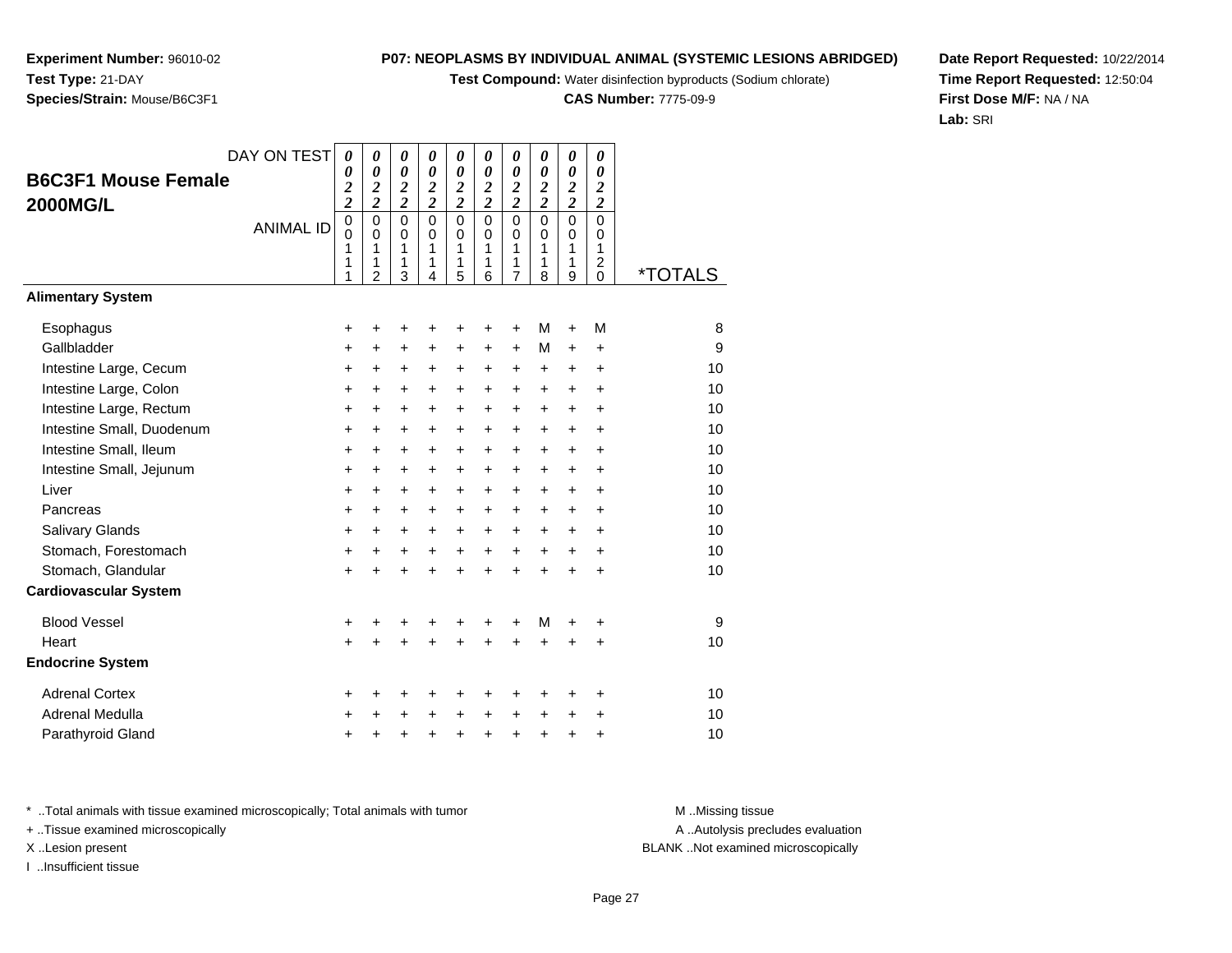**Test Compound:** Water disinfection byproducts (Sodium chlorate)

**CAS Number:** 7775-09-9

*00*

**Date Report Requested:** 10/22/2014**Time Report Requested:** 12:50:04**First Dose M/F:** NA / NA**Lab:** SRI

\* ..Total animals with tissue examined microscopically; Total animals with tumor

+ ..Tissue examined microscopically

I ..Insufficient tissue

| Test Type: 21-DAY            |                         |  |
|------------------------------|-------------------------|--|
| Species/Strain: Mouse/B6C3F1 |                         |  |
|                              |                         |  |
|                              |                         |  |
|                              | DAY ON TEST $\boxed{0}$ |  |

**Experiment Number:** 96010-02

|                               | DAY ON TEST      | 0                                | 0                                            | 0                               | 0                               | 0                               | 0                               | 0                                            | 0                                         | 0                                                      | 0                                                               |                       |  |
|-------------------------------|------------------|----------------------------------|----------------------------------------------|---------------------------------|---------------------------------|---------------------------------|---------------------------------|----------------------------------------------|-------------------------------------------|--------------------------------------------------------|-----------------------------------------------------------------|-----------------------|--|
| <b>B6C3F1 Mouse Female</b>    |                  | 0<br>$\overline{\mathbf{c}}$     | $\boldsymbol{\theta}$                        | $\boldsymbol{\theta}$           | 0                               | 0<br>$\boldsymbol{2}$           | 0                               | $\boldsymbol{\theta}$<br>$\boldsymbol{2}$    | 0                                         | $\boldsymbol{\theta}$                                  | 0<br>$\boldsymbol{2}$                                           |                       |  |
| <b>2000MG/L</b>               |                  | $\overline{c}$                   | $\frac{2}{2}$                                | $\frac{2}{2}$                   | $\frac{2}{2}$                   | $\overline{2}$                  | $\frac{2}{2}$                   | $\overline{2}$                               | $\frac{2}{2}$                             | $\frac{2}{2}$                                          | $\overline{2}$                                                  |                       |  |
|                               | <b>ANIMAL ID</b> | 0<br>$\mathbf{0}$<br>1<br>1<br>1 | $\mathbf 0$<br>0<br>1<br>1<br>$\overline{c}$ | $\mathbf 0$<br>0<br>1<br>1<br>3 | $\mathbf 0$<br>0<br>1<br>1<br>4 | $\mathbf 0$<br>0<br>1<br>1<br>5 | $\mathsf 0$<br>0<br>1<br>1<br>6 | $\mathbf 0$<br>0<br>1<br>1<br>$\overline{7}$ | $\mathbf 0$<br>0<br>1<br>$\mathbf 1$<br>8 | $\mathbf 0$<br>$\pmb{0}$<br>1<br>1<br>$\boldsymbol{9}$ | $\overline{0}$<br>0<br>1<br>$\overline{\mathbf{c}}$<br>$\Omega$ | <i><b>*TOTALS</b></i> |  |
| <b>Pituitary Gland</b>        |                  | $\ddot{}$                        | $\ddot{}$                                    | $\ddot{}$                       | $\ddot{}$                       | $\ddot{}$                       | $\ddot{}$                       | $\ddot{}$                                    | $\ddot{}$                                 | $\ddot{}$                                              | $\ddot{}$                                                       | 10                    |  |
| <b>Thyroid Gland</b>          |                  | $\ddot{}$                        | $\ddot{}$                                    | +                               | +                               | $\ddot{}$                       | +                               | +                                            | $\ddot{}$                                 | +                                                      | $\ddot{}$                                                       | 10                    |  |
| <b>General Body System</b>    |                  |                                  |                                              |                                 |                                 |                                 |                                 |                                              |                                           |                                                        |                                                                 |                       |  |
| <b>NONE</b>                   |                  |                                  |                                              |                                 |                                 |                                 |                                 |                                              |                                           |                                                        |                                                                 |                       |  |
| <b>Genital System</b>         |                  |                                  |                                              |                                 |                                 |                                 |                                 |                                              |                                           |                                                        |                                                                 |                       |  |
| <b>Clitoral Gland</b>         |                  | +                                | +                                            |                                 | +                               |                                 | +                               |                                              |                                           | +                                                      | +                                                               | 10                    |  |
| Ovary                         |                  | +                                | +                                            | +                               | +                               | +                               | $\ddot{}$                       | +                                            | +                                         | +                                                      | +                                                               | 10                    |  |
| <b>Uterus</b>                 |                  | $\ddot{}$                        | $\ddot{}$                                    | $\ddot{}$                       | $\ddot{}$                       | $\ddot{}$                       | $\ddot{}$                       | $\ddot{}$                                    | $\ddot{}$                                 | +                                                      | +                                                               | 10                    |  |
| <b>Hematopoietic System</b>   |                  |                                  |                                              |                                 |                                 |                                 |                                 |                                              |                                           |                                                        |                                                                 |                       |  |
| <b>Bone Marrow</b>            |                  | +                                | +                                            | +                               | +                               | +                               | +                               | +                                            | +                                         | +                                                      | $\ddot{}$                                                       | 10                    |  |
| Lymph Node, Mandibular        |                  | $\ddot{}$                        | $\ddot{}$                                    | $\ddot{}$                       | $\ddot{}$                       | $\ddot{}$                       | $\ddot{}$                       | $\ddot{}$                                    | +                                         | +                                                      | $\ddot{}$                                                       | 10                    |  |
| Lymph Node, Mesenteric        |                  | $\ddot{}$                        | $\ddot{}$                                    | +                               | $\ddot{}$                       | $\ddot{}$                       | $\ddot{}$                       | $\ddot{}$                                    | +                                         | $\ddot{}$                                              | $\ddot{}$                                                       | 10                    |  |
| Spleen                        |                  | $\ddot{}$                        | $\ddot{}$                                    | $\ddot{}$                       | $\ddot{}$                       | $\ddot{}$                       | $+$                             | $\ddot{}$                                    | $\ddot{}$                                 | $\ddot{}$                                              | $\ddot{}$                                                       | 10                    |  |
| Thymus                        |                  | $\ddot{}$                        | +                                            | +                               | $\ddot{}$                       | ÷                               | $\ddot{}$                       | ÷                                            | $\ddot{}$                                 | $\ddot{}$                                              | $\ddot{}$                                                       | 10                    |  |
| <b>Integumentary System</b>   |                  |                                  |                                              |                                 |                                 |                                 |                                 |                                              |                                           |                                                        |                                                                 |                       |  |
| <b>Mammary Gland</b>          |                  | +                                | +                                            |                                 | +                               | +                               | +                               | +                                            |                                           | +                                                      | +                                                               | 10                    |  |
| Skin                          |                  | $\ddot{}$                        | $\ddot{}$                                    | +                               | $\ddot{}$                       | $\ddot{}$                       | +                               | $\ddot{}$                                    | $\ddot{}$                                 | $\ddot{}$                                              | $\ddot{}$                                                       | 10                    |  |
| <b>Musculoskeletal System</b> |                  |                                  |                                              |                                 |                                 |                                 |                                 |                                              |                                           |                                                        |                                                                 |                       |  |
| <b>Bone</b>                   |                  | $\ddot{}$                        |                                              |                                 |                                 |                                 |                                 |                                              |                                           | ٠                                                      | $\ddot{}$                                                       | 10                    |  |

A .. Autolysis precludes evaluation